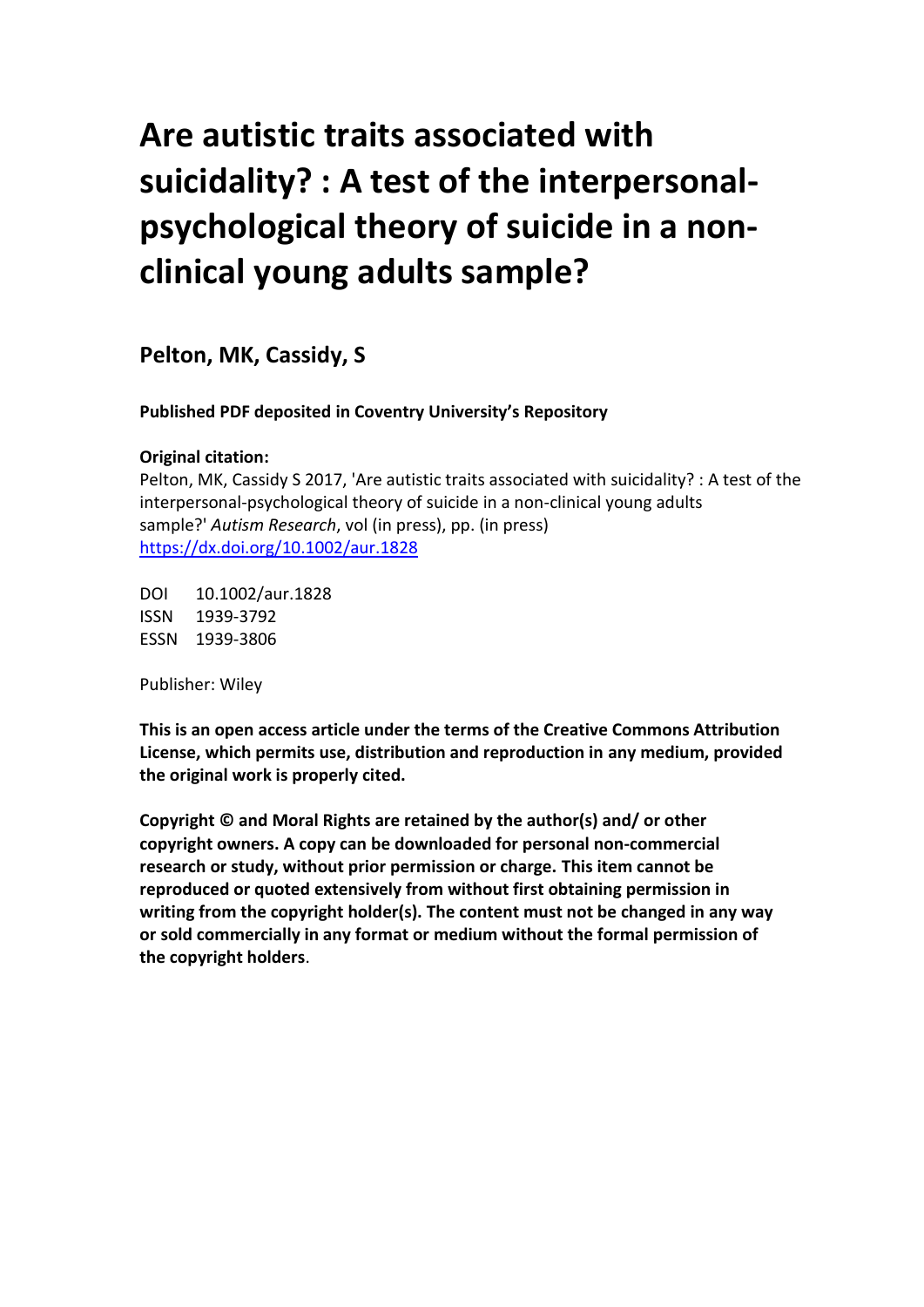## Are Autistic Traits Associated with Suicidality? A Test of the Interpersonal-Psychological Theory of Suicide in a Non-Clinical Young Adult Sample

#### M. K. Pelton and S. A. Cassidy  $\blacksquare$

Autism spectrum conditions (ASC) has recently been associated with increased risk of suicidality. However, no studies have explored how autistic traits may interact with current models of suicidal behavior in a non-clinical population. The current study therefore explored how self-reported autistic traits interact with perceived burdensomeness and thwarted belongingness in predicting suicidal behavior, in the context of the Interpersonal-Psychological Theory of Suicide (IPTS). 163 young adults (aged 18–30 years) completed an online survey including measures of thwarted belonging and perceived burdensomeness (Interpersonal Needs Questionnaire), self-reported autistic traits (Autism Spectrum Quotient), current depression (Centre for Epidemiological Studies Depression Scale), and lifetime suicidality (Suicide Behavior Questionnaire-Revised). Results showed that burdensomeness and thwarted belonging significantly mediated the relationship between autistic traits and suicidal behavior. Both depression and autistic traits significantly predicted thwarted belonging and perceived burdensomeness. Autistic traits did not significantly moderate the relationship between suicidal behavior and thwarted belonging or perceived burdensomeness. Results suggest that the IPTS provides a useful framework for understanding the influence of autistic traits on suicidal behavior. However, the psychometric properties of these measures need be explored in those with clinically confirmed diagnosis of ASC. **Autism Res** 2017, 0: 000–000.  $\odot$  2017 The Authors Autism Research published by International Society for Autism Research and Wiley Periodicals, Inc.

Lay Summary: Recent research has shown that people with high autistic traits are more likely to attempt suicide. However, no studies have explored why. We found that people with high autistic traits were more likely to experience feelings that they do not belong in the world, are a burden on others, and depression, which may increase their likelihood of attempting suicide. These results suggest that promoting inclusion and independence in those with high autistic traits could help prevent people attempting suicide.

Keywords: autistic traits; broader autism phenotype; suicide; suicidality; interpersonal psychological theory of suicide; autism spectrum conditions

#### Introduction

Suicide is the leading cause of death for men and women in the UK aged between 20 and 34 [Office for National Statistics, 2015]. Often termed a 'preventable' form of death, suicide is a complex phenomenon influenced by biological, social, and environmental factors making it stubbornly hard to predict [Walter & Pridmore, 2012; World Health Organization, 2012]. Recent research indicates an association between autistic traits and suicidality in clinical samples with and without diagnosis of an Autism Spectrum Condition (ASC) [Cassidy et al., 2014; Takara & Kondo, 2014]. However, no studies have yet explored associations between autistic traits and suicidality in a non-clinical population, or

how existing models of suicidality may interact with autistic traits (Cassidy and Rodgers, 2017). This is crucial to understand why people with high autistic traits may be at increased risk of suicide, and develop new effective assessment, support and treatment approaches for these individuals.

Autistic traits characteristic of ASC are normally distributed in the general population without an ASC diagnosis, termed the broader autism phenotype [Piven, Palmer, Jacobi, Childress, & Arndt, 1997]. For example, individual differences in ability to interact and communicate with others, imagination, attention to detail, and tendency to have narrow obsessive interests [Baron-Cohen, Wheelwright, Skinner, Martin, & Clubley, 2001; Ruzich et al., 2015a]. The employment of a dimensional

From the Centre for Research in Psychology, Behaviour and Achievement, Coventry University, Coventry, UK (M.P., S.A.C.); School of Psychology, University of Birmingham, Birmingham, UK (M.K.P.)

Received November 14, 2016; accepted for publication June 05, 2017

Address for correspondence and reprints: Sarah Cassidy, Centre for Research in Psychology, Behaviour and Achievement, Coventry University, Priory Street, Coventry, CV1 5FB, UK. E-mail: Sarah.cassidy@coventry.ac.uk

Published online 00 Month 2017 in Wiley Online Library (wileyonlinelibrary.com)

This is an open access article under the terms of the [Creative Commons Attribution](http://creativecommons.org/licenses/by/4.0/) License, which permits use, distribution and reproduction in any medium, provided the original work is properly cited.

DOI: 10.1002/aur.1828

 $\odot$  2017 The Authors Autism Research published by International Society for Autism Research and Wiley Periodicals, Inc.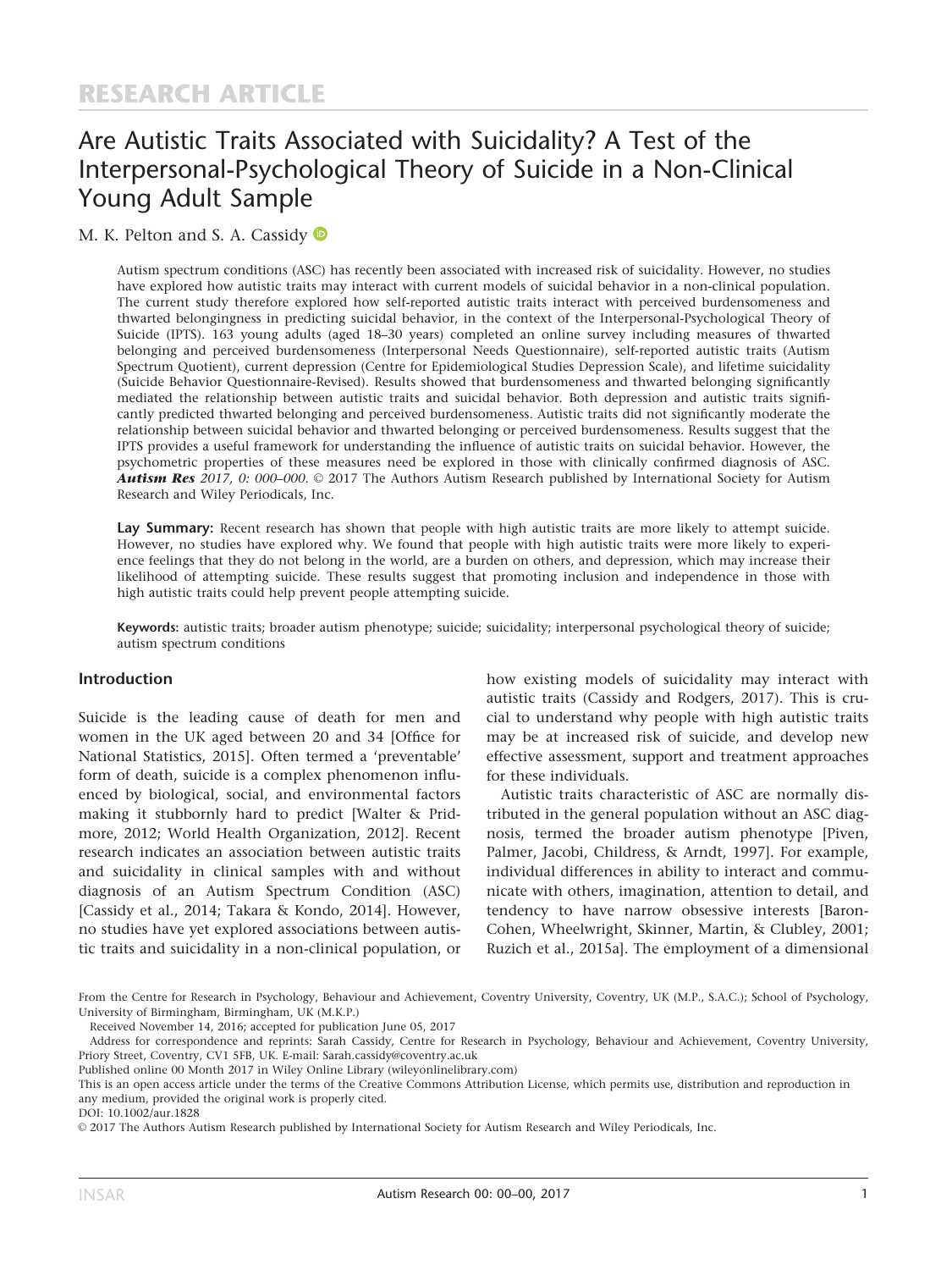

Figure 1. The interpersonal psychological theory of suicide and hypothesized interaction with autistic traits (adapted from Van Orden et al. 2010).

rather than categorical approach reflects current thinking that ASC diagnosis represents the extreme end of cognitive and behavioral differences distributed at various levels across the general population [Constantino & Todd, 2005; Hoekstra, Bartels, Hudziak, Van Beijsterveldt, & Boomsma, 2007; Baron-Cohen et al., 2001; Sucksmith, Roth, & Hoekstra, 2011]. Such traits are recognized to increase susceptibility to poor social and functioning outcomes and reduced coping strategies at sub-clinical as well as clinical levels [Best, Moffat, Power, Owens, & Johnstone, 2008; Kanne, Christ, & Reiersen, 2009]. For example, difficulties in social and communication skills could increase risk of experiencing social isolation [Orsmond, Shattuck, Cooper, Sterzing, & Anderson, 2013], which could in turn lead to secondary depression [Cassidy et al., 2014]. Depression and social isolation are significant risk factors for death by suicide in the general population [e.g., Kasper, Schindler, & Neumeister, 1996; Barraclough, Bunch, Nelson, & Sainsbury, 1974]. Are autistic traits therefore also associated with increased risk of suicidality in a non-clinical sample?

Research has shown that autistic traits increase risk of suicidality in those with clinically confirmed diagnosis of ASC [Cassidy et al., 2014], and depressed patients without ASC [Takara & Kondo, 2014]. These results suggest that increased levels of autistic traits in clinical populations with and without clinically confirmed ASC increase risk of experiencing suicidality. Additional evidence for an association between autistic traits and suicidality is that those with confirmed diagnosis of ASC, at the extreme end of the autism phenotype, are at significantly increased of suicidality compared to other groups. Up to 66% of adults with ASC have contemplated suicide in their lifetime, significantly higher than the general population (17%) and patients with psychosis (59%) [Cassidy et al., 2014]. Suicide is a leading cause of premature mortality in those with ASC [Hirvikoski et al., 2015]. However, it is unknown whether autistic traits are also a risk factor for suicidality in non-clinical populations without a diagnosis of ASC, or how models explaining suicidality in the general population may interact with autistic traits in a non-clinical sample. Many psychiatrists are not trained in recognizing autistic traits, which can impede patients' access to appropriate support and treatment to prevent death by suicide [Raja, Azzoni, & Frustaci, 2011]. Elucidating risk markers for suicide in individuals with high autistic traits would therefore aid assessment and treatment of suicide risk in a large section of the population.

This study will be the first to explore these associations in relation to suicidal behavior in the broader autism phenotype. Due to its strong emphasis on social functioning, the framework of the Interpersonal-Psychological Theory of Suicide (IPTS) is employed (Fig. 1). Non-clinical samples are widely employed as proxy for clinical samples in model testing studies. Models to date have explored associations between autistic traits and (for example) social anxiety, loneliness, and social relationships [Jobe & White, 2007; Lamport & Zlomke, 2014], bullying [Kunihira, Senju, Dairoku, Wakabayashi, & Hasegawa, 2006] quality of life, stress levels and impaired coping styles [Pisula, Danielewicz, Kawa, & Pisula, 2015], and depressive symptoms [Jackson & Dritschel, 2016]. This study represents the first that has considered suicidal behavior, a high-risk area for research where there are currently no models validated for use in ASC populations.

IPTS argues that the strongest predictors of suicidal behavior are mental health conditions, previous suicide attempts, social isolation, family conflict, unemployment, and physical illness. However, many experience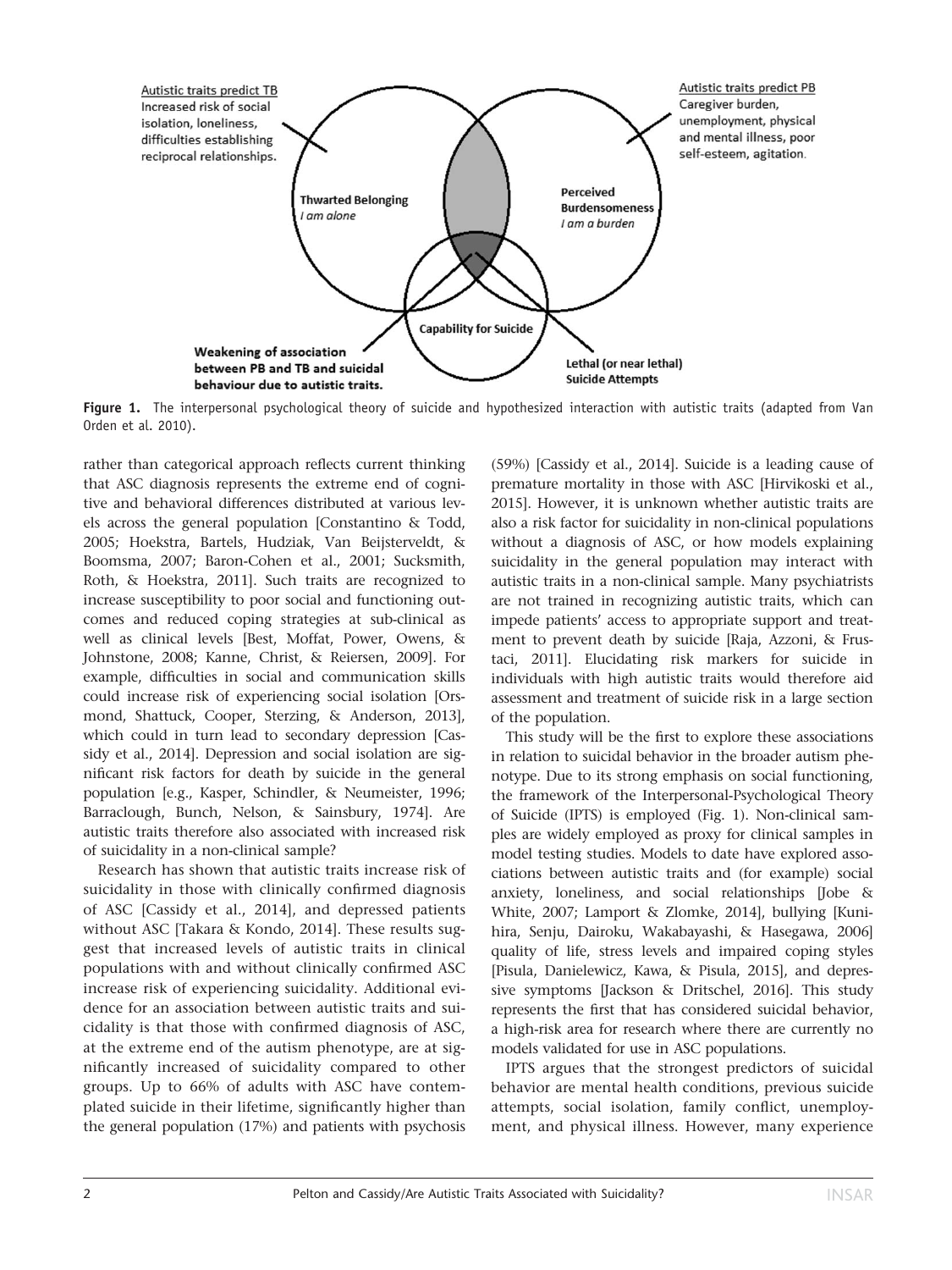these high-risk factors and do not consider or attempt suicide [Van Orden et al., 2010]. The IPTS therefore argues that the social impact of negative life events and broader risk factors constitute distal risk factors for suicide. Suicide ideation is however activated via two proximal social risk factors: (i) an absence of reciprocal social relationships termed 'thwarted belonging'; and (ii) the perception that one has become a hopeless burden on family and friends termed 'perceived burdensomeness' [Joiner, 2007; Van Orden et al., 2010]. These two factors constitute the focus of this study. The presence of a single social factor represents passive suicide ideation but the presence of both activates suicide ideation termed 'the desire to die'. For a suicide attempt to be made a third variable 'the acquired capability for suicide' is required [Joiner, 2007; Van Orden et al., 2010]. See Figure 1.

The IPTS suggests that the nature of different mental health conditions influence their relationship with suicidal behavior [Joiner, 2007; Van Orden et al., 2010]. For example, conditions affecting social interaction and liability to others, such as depression, increase the likelihood that one will experience thwarted belonging and perceived burdensomeness [Davidson, Wingate, Grant, Judah, & Mills, 2011; Kleiman, Liu, & Riskind, 2014; Silva, Ribeiro, & Joiner, 2015]. Autistic traits have not been considered in IPTS research to date. However, observable behaviors which indicate the presence of the psychological state of thwarted belonging—selfreported loneliness, few social supports, relationship breakdown, absence of life partner—are widely associated with high autistic traits [Causton-Theoharis, Ashby, & Cosier, 2009; Chamberlain, Kasari, & Rotheram-Fuller, 2007; Chen, Bundy, Cordier, Chien, & Einfeld, 2015; Chown & Beavan, 2012]. Additionally, observable behaviors indicative of perceived burdensomeness, such as unemployment [Riedel et al., 2015], physical illness [Hirvikoski et al., 2015], family burden [Cadman et al., 2012; Croen et al., 2015], low selfesteem [Williamson, Craig, & Slinger, 2008], and agitation [e.g., McGonigle, Venkat, Beresford, Campbell, & Gabriels, 2014] are also associated with high autistic traits. Hence, it is possible that high levels of autistic traits may also be associated with increased suicidal behavior due to increased thwarted belonging and perceived burdensomeness.

There is also an established association between depression and suicidal behavior via thwarted belonging and perceived burdensomeness [Cole et al., 2013; Davidson et al., 2011; Joiner, 2007; Van Orden et al., 2010; Van Orden, Witte, Gordon, Bender, & Joiner, 2008]. Depression increases the experience of thwarted belonging due to symptoms of social disconnectedness. Individuals may experience difficulties with life achievements due to experiential avoidance, fatigue, motivational or concentration difficulties leading to increased feelings of burdensomeness [Davidson et al., 2011]. These may in turn increase perception of neediness leading to (inaccurate) negative projections of self onto those close by; a perception of being a hopeless burden to family and friends [Joiner, 2007].

The IPTS argues that co-morbid diagnoses change the relationship with suicidal behavior due to an interaction of symptoms. Understanding these associations is important for designing effective clinical interventions [Silva et al., 2015]. For example, a diagnosis of comorbid depression and generalized anxiety disorder would increase suicide ideation but lower levels of capability reducing imminent risk [Silva et al., 2015]. Risk of depression increases with higher levels of autistic traits in the general population [Jackson & Dritschel, 2016]. Depression may also be exacerbated by the presence of autistic traits. For example, increased tendency for repetitive behavior, cognitive rigidity and difficulties in attention switching may increase risk of rumination (passive and internal problem solving without reference to solutions) [Cassidy et al., 2014; Gotham, Bishop, Brunwasser, & Lord, 2014]. Depressive symptoms and autistic traits may therefore interact; i.e., increased depressive symptoms may lead to observable increases in autistic traits [Andersen, Skogli, Hovik, Egeland, & Øie, 2015]. IPTS argues that the most dangerous form of thwarted belonging is where a limited social network and cognitive barriers to participation are accompanied by low mood [Van Orden et al., 2010]. Hence, increased levels of autistic traits may amplify the experience of depression leading to increased thwarted belonging. Therefore, one might expect that depression in the presence of high autistic traits together may more strongly predict higher levels of thwarted belonging than either of these two variables alone. By contrast, perceived burdensomeness relies on ability to put oneself in another's shoes, and adopt their perspective [termed a 'theory of mind'; Baron & Frith, 1989] in order to successfully recognize that one constitutes a burden on others. Suicidal behavior in those with high autistic traits may therefore be hastened by the opposite process, that is, an inability to see that one's death will affect others [Hannon & Taylor, 2013]. Therefore autistic traits and depression may influence perceived burdensomeness independently of one another.

However, autistic traits are associated with difficulties that may impede ability to experience, and/or effectively report on feelings of thwarted belonging and perceived burdensomeness. For example, in order to believe that one is burden on others, you must first be able to take their perspective (they think I am not contributing), and attribute a belief (they think I am a burden on them) on the basis of this. Difficulties in taking another's perspective and subsequently attributing a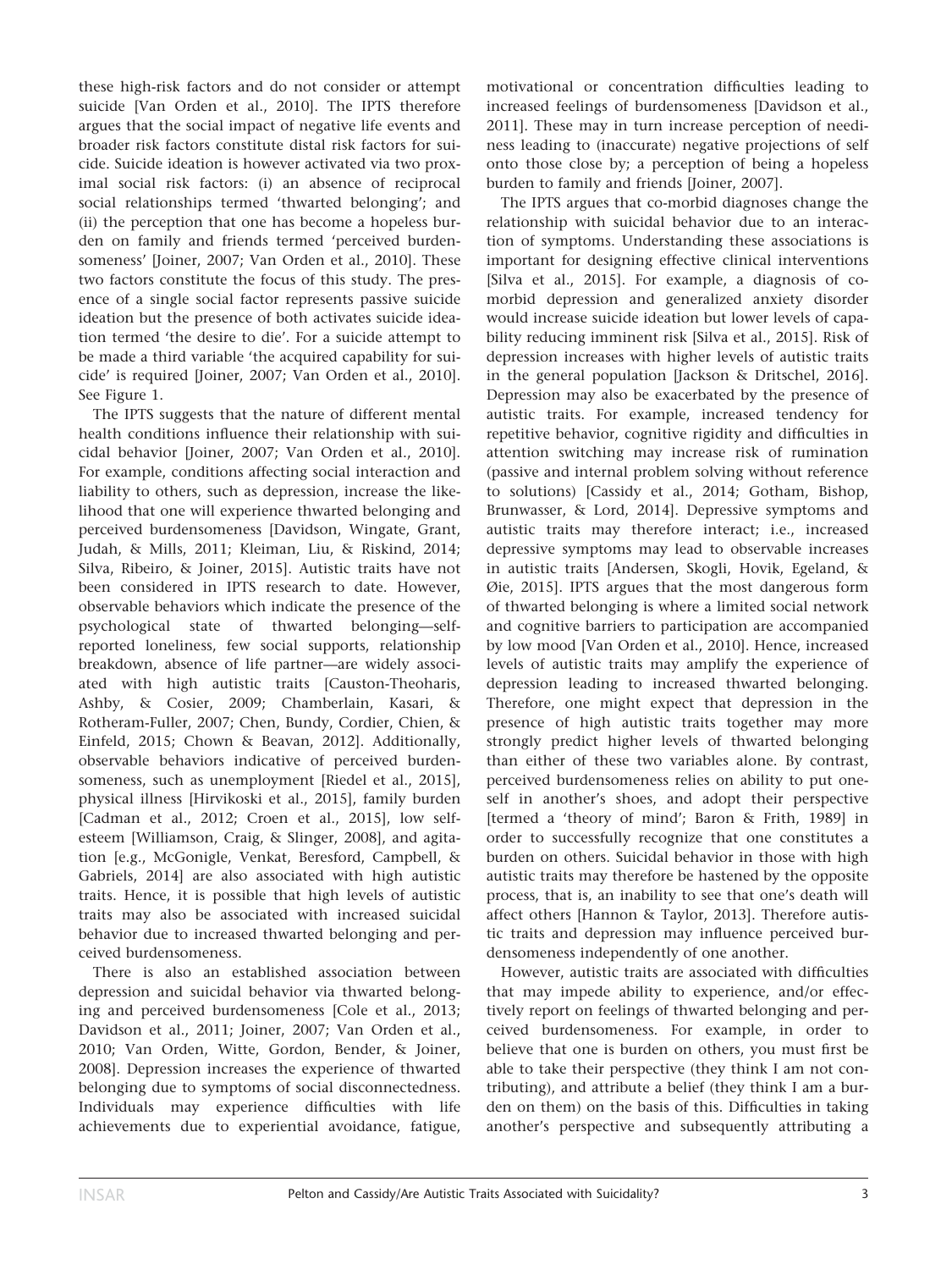belief, (termed a theory of mind) are commonly associated with high autistic traits and ASC [Baron-Cohen, Leslie & Frith, 1989]. Hence it is possible that those with high autistic traits may have difficulty contemplating whether or not they are a burden on others. In the IPTS, thwarted belonging stresses social connectedness. Those with high autistic traits may avoid social situations and the anxiety this causes. The extent this impacts mental health may be affected by the extent to which the individual craves social connections. If the constructs of the IPTS do not effectively apply to the case of high autistic traits, then we would expect that the strength of the association between these factors with suicidality could be attenuated at high levels of autistic traits. This could offer some insight into a potentially different route to depression and suicide in those with high autistic traits.

The present study aimed to test these predictions, thereby addressing a gap in the literature in our understanding of how autistic traits in a non-clinical sample may be associated with suicidal behavior [Hannon & Taylor, 2013; Segers & Rawana, 2014]. Firstly, this study will examine the relationship between autistic traits and suicidal behavior through the proximal risk factors for suicidal behavior set out in the IPTS [Joiner, 2007; Van Orden et al., 2010]. Specifically, this study hypothesizes that the relationship between autistic traits and suicidality will be significantly mediated by thwarted belonging and perceived burdensomeness. Secondly, this study will consider the well-established relationships between depression and both thwarted belonging and perceived burdensomeness [e.g., Cole et al., 2013; Davidson et al., 2011], by examining whether these relationships are moderated by autistic traits. Specifically, this paper hypothesizes that depressive symptoms and autistic traits will interact to increase the experience of thwarted belonging. By contrast, perceived burdensomeness will be predicted by depressive symptoms and autistic traits but there will be no interaction. Lastly, this study will explore the well-established respective relationships between thwarted belonging and perceived burdensomeness and suicidal behavior [Joiner, 2007; Van Orden et al., 2010], by considering whether these are moderated by high levels of autistic traits. Specifically, this paper hypothesizes that perceived burdensomeness and thwarted belonging will each constitute a weaker predictor of suicidal behavior at high levels of autistic traits.

#### Method

#### Participants

Participants were undergraduate students and members of the general population ( $n = 163$ , 65% female, aged 18–30 years (mean age  $= 21.58$  years)) (Table 1).

#### Table 1. Participant Demographics

| Gender                                | Number (%) |
|---------------------------------------|------------|
| Male                                  | 55 (33.7)  |
| Female                                | 106 (65)   |
| Prefer not to say                     | 2(1.2)     |
| Accommodation                         |            |
| Live in family home                   | 53 (32.5)  |
| Live alone                            | 8(4.9)     |
| Live with housemates                  | 81 (49.7)  |
| Live with partner                     | 18 (11)    |
| 0ther                                 | 3(1.8)     |
| Work status                           |            |
| Full time university                  | 135 (82.8) |
| Full time employment                  | 17 (10.4)  |
| Part time employment                  | 4(2.5)     |
| College full time                     | 3(1.8)     |
| Not in education or employment        | 1(0.6)     |
| 0ther                                 | 3(1.8)     |
| Ethnicity                             |            |
| White British                         | 73 (44.8)  |
| White Irish/other                     | 22(13.5)   |
| Asian Indian/Pakistani                | 17(10.4)   |
| Other Asian                           | 15(9.2)    |
| Black Caribbean/African/other         | 29 (17.8)  |
| Mixed White and Asian/Black Caribbean | 4(2.4)     |
| <b>Other</b>                          | 3(1.8)     |
| Neurodevelopmental condition          |            |
| Autism                                | 4(2.5)     |
| Dyspraxia                             | 3(1.8)     |
| Epilepsy                              | 3(1.8)     |
| Learning difficulty                   | 5(3.1)     |
| Other neurodevelopmental condition    | 5(3.1)     |
| No neurodevelopmental condition       | 145 (89)   |
| Mental health diagnosis               |            |
| Depression                            | 33 (20.2)  |
| Psychosis                             | 1(0.6)     |
| Bipolar Disorder                      | 1(0.6)     |
| No mental health diagnosis            | 117 (71.8) |
| Prefer not to say                     | 10(6.1)    |
| Other (anxiety disorders)             | 7(4.3)     |

Students were recruited via the Coventry University psychology research participation scheme and via advertising posters placed around campus. Members of the general population were recruited via the Cambridge Autism Research Database (CARD), posters placed in community organizations and via social media channels.

#### **Materials**

AQ. The Autism-Spectrum Quotient (AQ) is a 50-item self-report questionnaire [Baron-Cohen et al., 2001]. Scores range from 0 to 50, with higher scores indicating higher levels of self-reported autistic traits. The AQ has strong evidence for its psychometric properties, reliably distinguishing those with and without ASC [Baron-Cohen et al., 2001; Ruzich et al., 2015a], and is an acceptable screening instrument prior to ASC diagnosis [Woodbury-Smith, Robinson, Wheelwright, & Baron-Cohen, 2005]. Alpha =  $.852$ .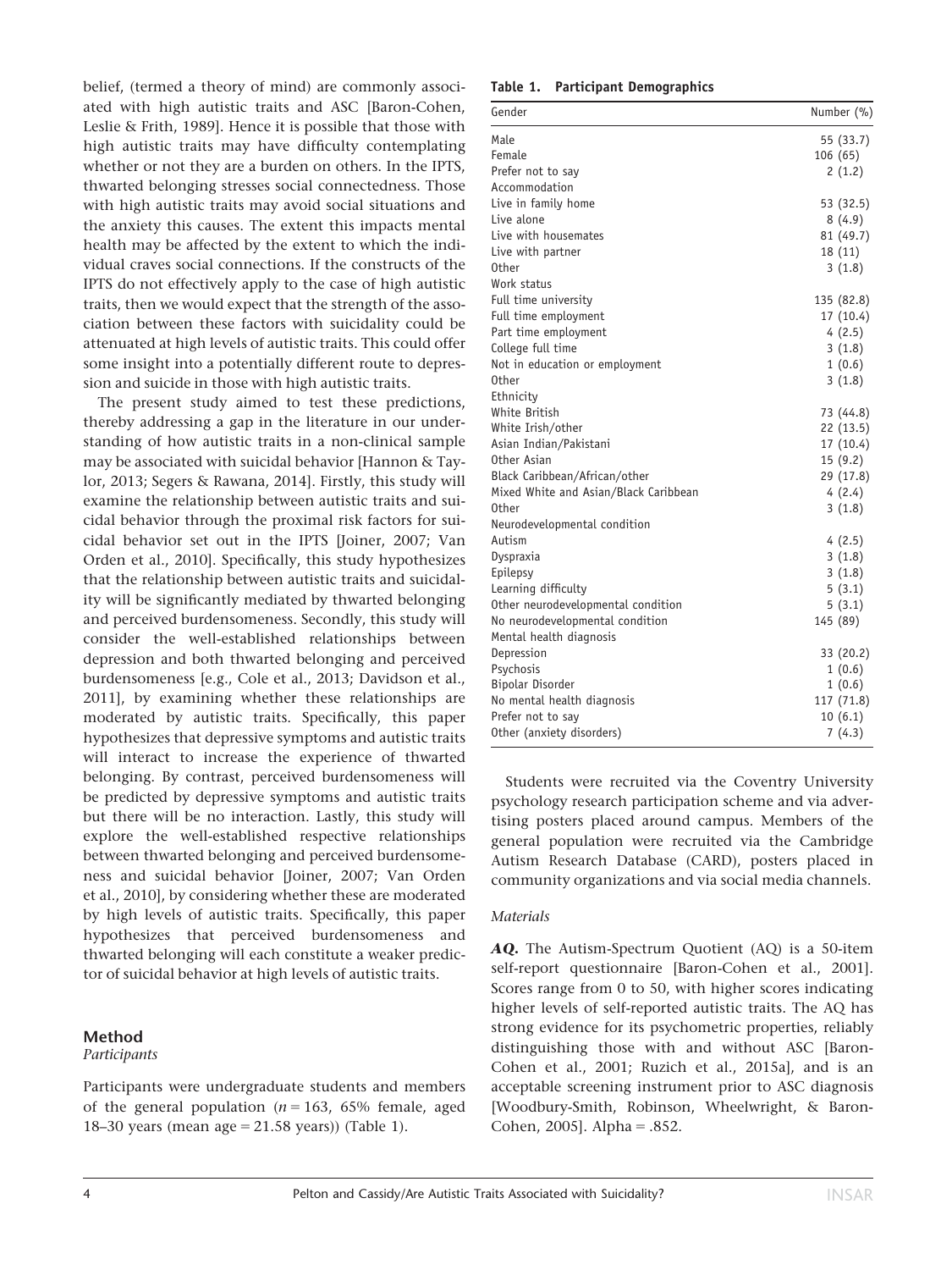INQ-15. The Interpersonal Needs Questionnaire (INQ-15) is a 15-item self-report questionnaire assessing the two interpersonal constructs that describe the mental state required for desire to die; 'Thwarted Belonging' and 'Perceived Burdensomeness' [Van Orden, Cukrowicz, Witte, & Joiner, 2012]. The INQ-15 has strong evidence for its psychometric properties and has been validated in young adults [Van Orden et al., 2012]. For burdensomeness subscale alpha  $= .936$ . For belonging subscale alpha  $= .905$ .

CESD-R. The Centre for Epidemiologic Studies Depression Scale Revised (CESD-R) is a validated 20 item scale used to assess severity of depressive symptoms in line with the American Psychiatric Association Diagnostic and Statistical Manual V [Eaton, Smith, Ybarra, Muntaner, & Tien, 2004]. It comprises nine subscales: dysphoria (sadness), anhedonia (loss of interest), appetite, sleep, thinking/concentration, guilt, fatigue, agitation, and suicide ideation. Respondents indicate on a five-point scale how many days in the last 2 weeks they have been experiencing each symptom [Eaton et al., 2004]. Scores range from 0 to 60 with scores over 16 indicating clinically significant depression. The CESD-R has strong evidence for its psychometric properties, and has been validated for use in general population samples [Van Dam & Earleywine, 2011]. Alpha  $= .949$ .

SBQ-R. The Suicide Behaviors Questionnaire-revised (SBQ-R) is a validated 4-item self-report questionnaire that assesses lifetime suicidal behavior, suicide ideation over the past 12 months, threat of suicide attempt, and likelihood of suicidal behavior in the future. This study employed question 1 of the SBQ-R: 'Have you ever thought about or attempted to kill yourself?' There are six possible responses from 'never' to 'I have attempted to kill myself and really hoped to die' with responses grouped into one of four categories: 'non-suicidal', 'suicidal ideation', 'suicide plan', and 'suicide attempt'. The first item of the SBQ-R has been validated for use in general population samples to reliably distinguish those who have and have not previously attempted suicide [Osman et al., 2001].

Demographic questions. Participants indicated their age, ethnic origin, living and work status, developmental history, and mental health diagnoses (Table 1).

#### Ethical Approval

The current study received ethical approval from Coventry University Psychology Ethics Committee, and was approved by the scientific advisory group at the Autism Research Centre, University of Cambridge, prior to recruiting participants registered in the Cambridge Autism Research Database (CARD).

#### Procedure

Participants were invited to complete an online survey using Bristol Online Survey tool. Participants read the participant information and indicated informed consent to participate via an online form. Participants were fully briefed about the nature of the research, that they could skip questions that made them feel uncomfortable, and were provided information about relevant support services before and after taking part in the study.

#### Results

#### Analytic Approach

Anonymised data were exported into SPSS version 22 for analysis. Simple mediation models explored whether the relationship between autistic traits and suicidal behavior were mediated by perceived burdensomeness and thwarted belonging, using SPSS custom dialogue box PROCESS [Field, 2009; Hayes, 2013], as in previous similar studies [e.g., Cole et al., 2013]. Hierarchical regressions explored whether autistic traits moderated associations between depression with burdensomeness and belonging, and whether associations between thwarted belonging, perceived burdensomeness and lifetime suicidality were attenuated at high levels of autistic traits. The Johnson-Neyman technique was employed to identify regions of significance in significant interaction effects.

#### Descriptive Statistics

Data from the SBQ-R was significantly skewed  $(skew = 3.38)$ , which was not successfully corrected by either square root or log transformation. The INQ is designed to be non-normally distributed in the general population as it measures experiences and feelings that are rare [Van Orden et al., 2012]. Analyses were therefore undertaken using bootstrapping techniques, a robust analysis technique which is reliable even when assumptions of a symmetric distribution are not met [Field, 2009]. Utilizing this robust analysis technique did not alter the pattern of results, with similar direction and magnitude of effects and statistical significance found using bootstrapping or normal analytic approach, therefore untransformed results are reported for ease of interpretation.

All variables—autistic traits, depression, belonging, and burdensomeness—were significantly correlated with lifetime suicidal behavior (Table 2). Mean AQ score in this sample was 18.2, similar to the general population mean of 16.7 [Ruzich et al., 2015b], and student sample mean of 17.6 [Baron-Cohen et al., 2001]. Clinically relevant AQ scores  $(AQ \geq 26)$  were reported by 15.7% of the sample. Prevalence of lifetime suicide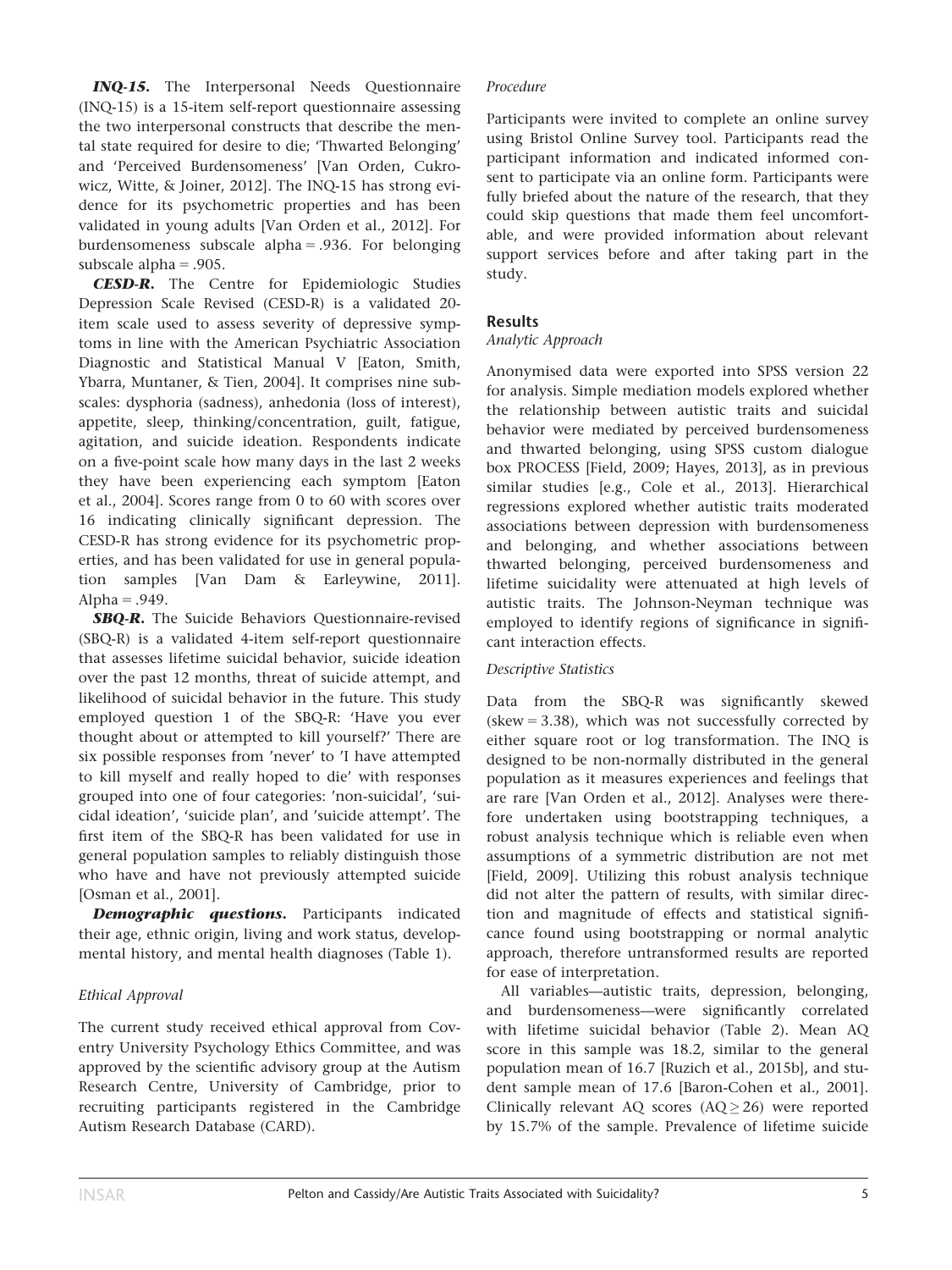Table 2. Means, Standard Deviations and Inter-Correlations for All Variables

| Variable              | AQ                       | Belonging      | Burden                   | SBQ-R                    | CESD-R  | Aqe                      | Gender |
|-----------------------|--------------------------|----------------|--------------------------|--------------------------|---------|--------------------------|--------|
| AQ                    | $\overline{\phantom{a}}$ |                |                          |                          |         |                          |        |
| Belongingness         | $.460*$                  | $\overline{a}$ |                          |                          |         |                          |        |
| <b>Burdensomeness</b> | .288*                    | $.657*$        | $\overline{\phantom{a}}$ |                          |         |                          |        |
| SBQ-R                 | $.280*$                  | $.474*$        | $.613*$                  | $\overline{\phantom{a}}$ |         |                          |        |
| CESD-R                | $.301*$                  | $.612*$        | $.658*$                  | $.562*$                  |         |                          |        |
| Age                   | .128                     | $-.007$        | $-.216*$                 | $-.020$                  | $-.077$ | $\overline{\phantom{a}}$ |        |
| Gender                | $-.029$                  | .046           | .167                     | .205                     | .234    | .027                     |        |
| Mean                  | 18.29                    | 26.66          | 12.07                    | 1.96                     | 19.02   | 21.58                    |        |
| Standard deviation    | 7.83                     | 12.55          | 8.28                     | .97                      | 17.08   | 3.04                     |        |
| Range                 | 40                       | 54             | 36                       | 3                        | 75      | 12                       |        |

Note.  $n = 163$ . AQ = Autism Quotient; SBQ-R = Suicidal Behaviors Questionnaire Revised (Question 1); CESD-R = Centre for Epidemiological Studies Depression Rating Revised; Burden = Perceived Burdensomeness subscale of the Interpersonal Needs Questionnaire; Belonging = Thwarted Belonging subscale of the Interpersonal Needs Questionnaire.

\*Significant correlations  $P < .05$ .





Figure 2. Model of the indirect effect of autistic traits on suicidal behavior through perceived burdensomeness.



Direct effect,  $b = .01$ ,  $p = .32$ . Indirect effect, b=.025, 95% CI [.014, .038]

Figure 3. Model of the indirect effect of autistic traits on suicidal behavior through thwarted belonging.

plan was 19.6%, and suicide attempts 8.6% of the current sample, similar to prevalence rates found in general and university populations [2.5–10% suicide attempts; Nock et al., 2008; Kessler, Borges, & Walters, 1999; O'Carroll, 1992].

Is the Relationship between Autistic Traits and Suicidal Behavior Mediated by Thwarted Belonging and Perceived Burdensomeness?

Mediation analysis was used to explore whether autistic traits were associated with suicidal behavior through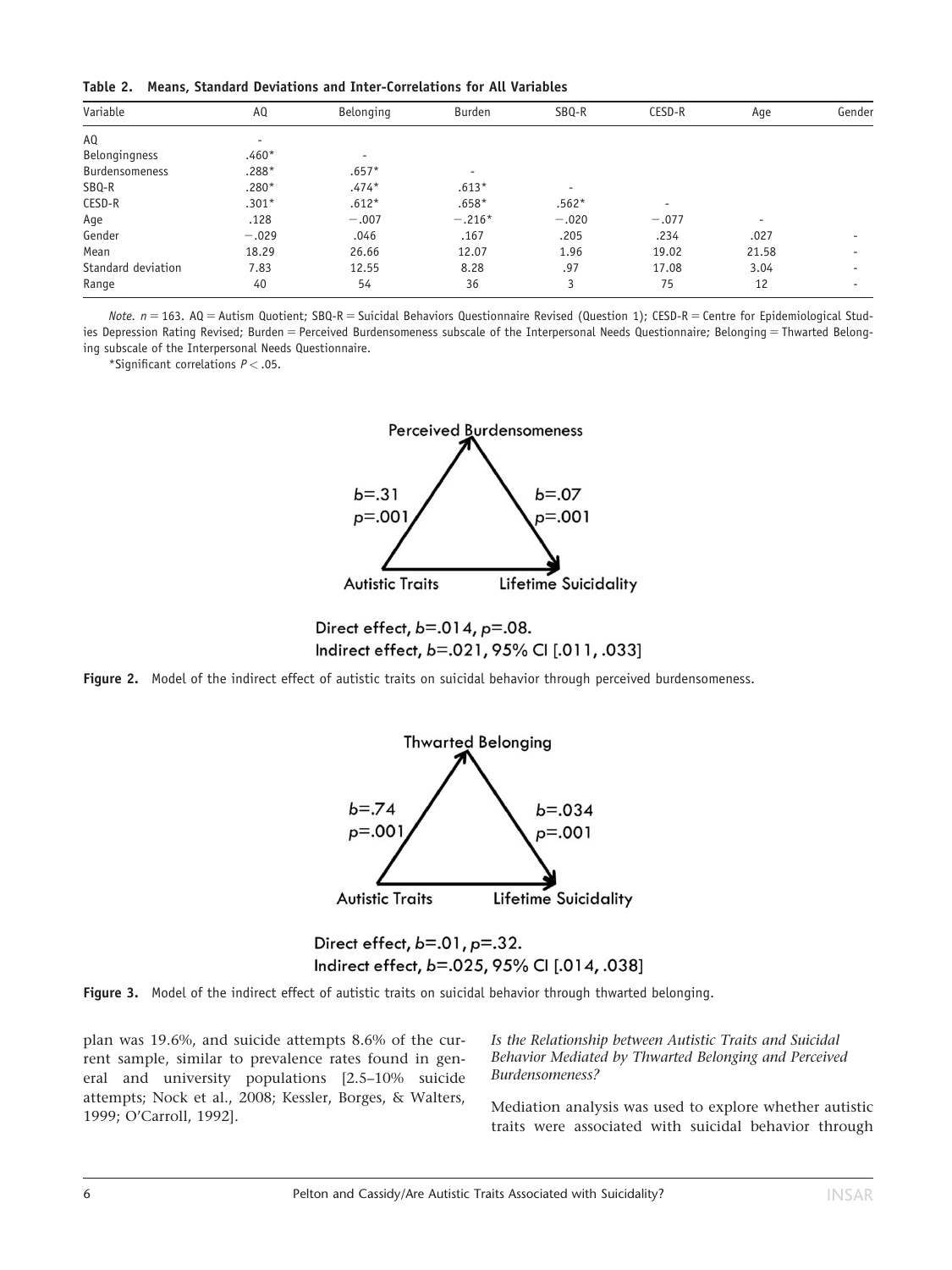Table 3. Hierarchical Multiple Regression Predicting Thwarted Belonging from Depressive Symptoms and Autistic Traits

| Independent variable                | F for set | $R^2$ | t for predictors | df    | Semipartial correlation (sr) |      |
|-------------------------------------|-----------|-------|------------------|-------|------------------------------|------|
| 1                                   | .179      | .002  |                  | 2,160 |                              | .836 |
| Age                                 |           |       | $-.109$          |       | $-.009$                      | .913 |
| Gender                              |           |       | .591             |       | .047                         | .555 |
| 2                                   | 34.008    | .463  |                  | 4,158 |                              | .001 |
| Depression                          |           |       | 8.443            |       | .492                         | .001 |
| Autistic traits                     |           |       | 4.745            |       | .277                         | .001 |
| 3                                   | 28.904    | .479  |                  | 5,157 |                              | .001 |
| Autistic traits $\times$ depression |           |       | $-2.241$         |       | $-.129$                      | .026 |

*Note*. Autistic traits  $=$  total AQ score. Depression  $=$  total CESD-R score.

Table 4. Hierarchical Multiple Regression Equation Predicting Perceived Burdensomeness from Depressive Symptoms and Autistic Traits

| Independent variable                | F for set | $R^2$ | t for predictors | df    | Semipartial correlation (sr) |      |
|-------------------------------------|-----------|-------|------------------|-------|------------------------------|------|
| 1                                   | 6.608     | .076  |                  | 2,160 |                              | .002 |
| Age                                 |           |       | $-2.90$          |       | $-.220$                      | .004 |
| Gender                              |           |       | 2.272            |       | .173                         | .024 |
| $\mathbf{2}$                        | 35.920    | .476  |                  | 4,158 |                              | .001 |
| Depression                          |           |       | 9.427            |       | .543                         | .001 |
| Autistic traits                     |           |       | 2.186            |       | .126                         | .005 |
| 3                                   | 28.883    | .479  |                  | 5,157 |                              | .001 |
| Autistic traits $\times$ depression |           |       | 0.929            |       | .054                         | .354 |

*Note*. Autistic traits  $=$  total AQ score. Depression  $=$  total CESD-R score.

burdensomeness and thwarted belonging, as it allows for skewed samples and non-normal distribution through bootstrapping procedures [Field, 2009; Hayes, 2013]. Simple linear regressions showed that Autistic traits  $(R^2 = .078, F(1,161) = 13.68, P = .001)$ , Perceived burdensomeness ( $R^2$  = .376, F(1,161) = 96.921, P = .001), and Thwarted belonging  $(R^2 = .225, F(1,161) = 46.754,$  $P = .001$ ) significantly predicted lifetime suicidality.

Figures 2 and 3 below show the results of the path analysis. There was a significant indirect effect of autistic traits on suicidal behavior through perceived burdensomeness  $(b = .021$  BCa CI  $[.011, .033]$ ), with a medium effect  $(k^2 = .18, 95\% \text{ BCa } [.099, .269])$ . The direct effect of autistic traits on suicidal behavior became non-significant once the mediator was added  $(b = .014, P = .08).$ 

There was a significant indirect effect of autistic traits on suicidal behavior through thwarted belonging  $(b = .025, BCa CI$  [.014, .038]), with a medium effect  $(k^2 = .191$  BCa CI [.106, .277]). The direct effect between autistic traits and suicidal behavior became nonsignificant once the mediator was added  $(b=.01)$ ,  $P = .32$ ).

#### Do Autistic Traits Interact with Depressive Symptoms to Predict Thwarted Belonging and Perceived Burdensomeness?

Hierarchical multiple regressions were performed with thwarted belonging and perceived burdensomeness as the outcome variables. To statistically control for these variables, age and gender were entered into the first step. The second step comprised the main effects of autistic traits and depression, and the third step the interaction effect. All independent variables were mean centered to avoid issues of collinearity in the interaction effect [Field, 2009] (Table 3).

**Thwarted belonging.** In step 1, a model containing age and gender did not significantly predict thwarted belonging (F(2,160) = .179,  $P = .836$ ). In step 2, depression and autistic traits each significantly predicted thwarted belonging  $(F(4, 158) = 34.008, P = .001)$ accounting for 46.3% of the variance. In step 3, the addition of the interaction effect between autistic traits and depression significantly accounted for a further 1.6% of the variance (F(5, 157) = 28.904,  $P = .026$ ).

This interaction effect is illustrated in the scatterplot in Figure 4. The relationship between depression and thwarted belonging is illustrated at high ( $\geq$ 26) and low (<26) levels of autistic traits. As depicted in Figure 4, the relationship between depression and thwarted belonging is stronger at low levels of autistic traits than at high levels of autistic traits.

Perceived burdensomeness. In step 1, a model containing age and gender significantly predicted perceived burdensomeness (F2,160) = 6.608,  $P = .002$ ). In step 2, the main effect of depression and autistic traits significantly predicted perceived burdensomeness  $(F(2, 158) = 35.920,$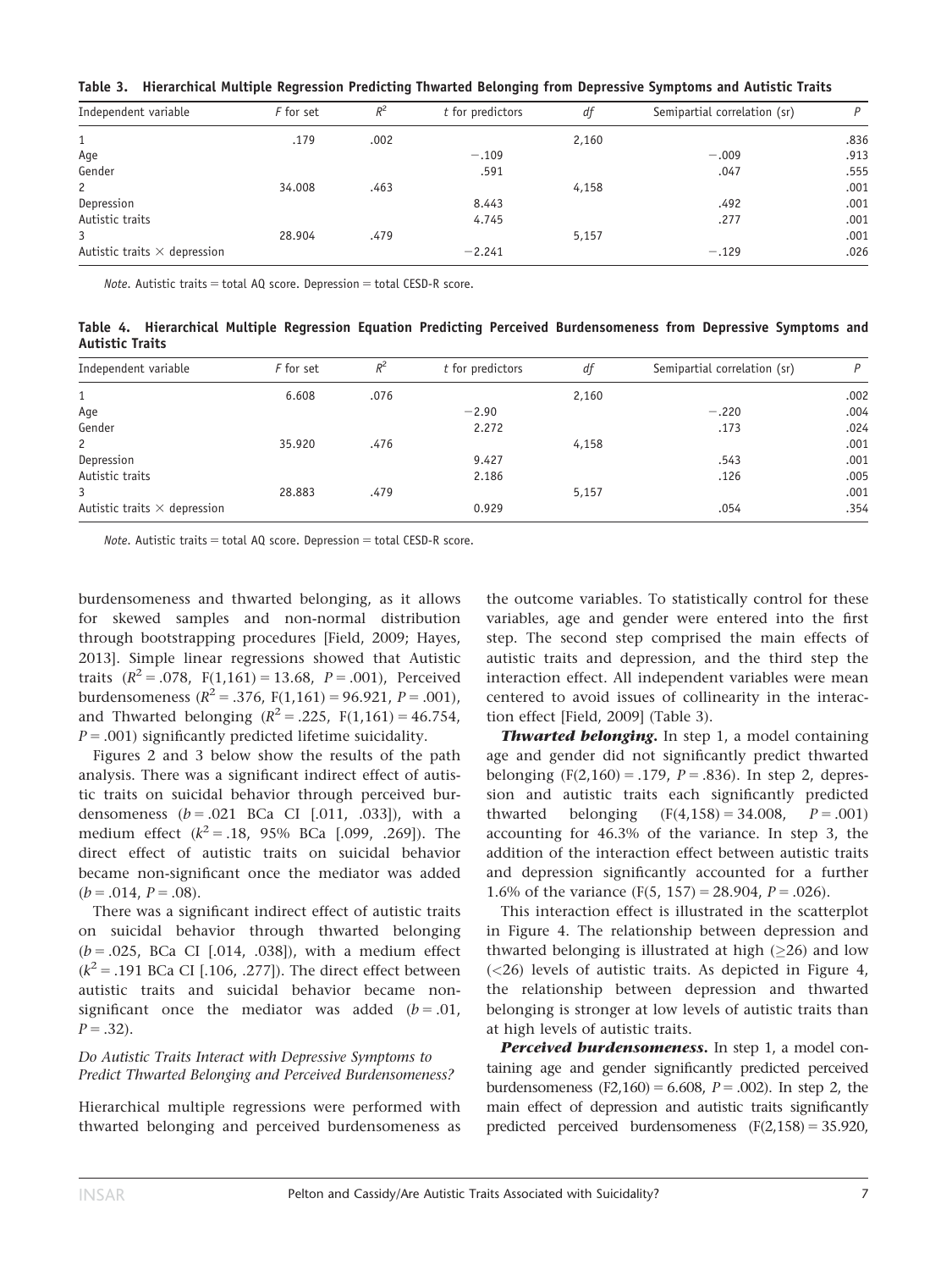

Figure 4. Interaction between depressive symptoms and autistic traits in the prediction of thwarted belonging.

 $P = .000$ ) accounting for 47.6% of the variance. In step 3, the addition of the interaction effect between autistic traits and depression did not significantly increase the prediction of burdensomeness ( $F(1,141) = 28.883$ ,  $P = .000$ ).

#### Are Associations between Perceived Burdensomeness and Thwarted Belonging with Suicidal Behavior Attenuated in Those with High Levels of Autistic Traits?

The PROCESS model for moderation was employed as it encompasses the Johnson–Neyman (JN) technique to identify regions of significance within the continuum of autistic traits, in this case to specifically assess whether there is any difference in effect at high (clinical) levels of autistic traits [Field, 2009; Hayes, 2013]. Simple slopes were analysed at high, mean, and low values of the moderator. The predictor variable (X) was either thwarted belonging or perceived burdensomeness, the moderator (M) in each case was autistic traits and the outcome variable was suicidal behavior (Y).

There was no significant moderating effect of autistic traits on the relationship between perceived burdensomeness and suicidal behavior ( $b = -.001$ , 95% CI  $[-.0024, .0024], t = -.705, P = .482$ . The output of the JN technique showed that in this sample perceived burdensomeness significantly predicted suicidal behavior at all levels of autistic traits.

The examination of simple slopes shows that burdensomeness significantly predicted suicidal behavior at high (1SD above mean),  $(b = .065, 95\%$ CI [.047, 0.082],  $t = 7.21$ ,  $P = .000$ , medium ( $b = .070$ , 95%CI [.055, .084],  $t = 9.28$ ,  $P = .000$  and low levels (1SD below mean) ( $b = .074$ , 95%CI [.052, .097],  $t = 6.58$  P = .000) of autistic traits. The value of beta of the regression equation increased as autistic traits decreased but this did not reach statistical significance in the current sample.

There was no significant moderating effect of autistic traits on the relationship between thwarted belonging and suicidal behavior  $(b = -.0003, 95\%CI [-.002, .002]$ ,  $t = -.269$ ,  $P = .79$ ). Examination of simple slopes shows that thwarted belonging significantly predicted suicidal behavior at high (1SD above mean),  $(b = .032, 95\%$ CI [.007, .057],  $t = 2.51$ ,  $P = .013$ , medium (b = .034, 95%CI [.020, .047],  $t = 4.84$ ,  $P = .000$ ), and low levels (1SD below mean)  $(b = .036, 95\% \text{CI}$  [.021, .051],  $t = 4.72$ ,  $P = .000$ ) of autistic traits. Whilst the value of beta increased as autistic traits decreased this did not reach statistical significance in the current sample.

#### **Discussion**

This study aimed to explore for the first time whether autistic traits are associated with suicidality in a nonclinical young adult sample, and how autistic traits interact with two proximal factors of the IPTS in predicting suicidality; thwarted belongingness and perceived burdensomeness. Results showed that selfreported autistic traits significantly predicted suicidal behavior. This extends the limited body of research showing associations between autistic traits and risk of suicidality in clinical samples with and without ASC [Takara & Kondo, 2014; Cassidy et al., 2014]. This finding is also consistent with research indicating that high levels of autistic traits could increase likelihood of experiencing risk factors for suicidality. For example, increased exposure to negative life events [Graetz, 2016; Matthews et al., 2015; Pisula et al., 2015; Schmidt et al., 2015], difficulties forming and maintaining social relationships and support networks [Causton-Theoharis et al., 2009; Chamberlain et al., 2007; Chown & Beavan, 2012; Gray, 2012; Griffith, Totsika, Nash, & Hastings, 2012a]. Coping strategies to effectively deal with life challenges could also be reduced by difficulties in imagination, and ability to think flexibly [Pisula et al., 2015, Pollmann, Finkenauer, & Begeer, 2010; Schmidt et al., 2015].

In line with predictions, results showed that the relationship between autistic traits and suicidal behavior was mediated by the two social risk factors of the IPTS: perceived burdensomeness and thwarted belonging. These findings are consistent with the principles of the IPTS, which argue that distal risk factors, in this case autistic traits, influence suicidal behavior via the proximal risk factors: thwarted belonging and perceived burdensomeness [Joiner, 2007; Van Orden et al., 2010]. Models containing each factor recorded medium effect sizes indicating a promising insight into understanding how autistic traits may be associated with suicidal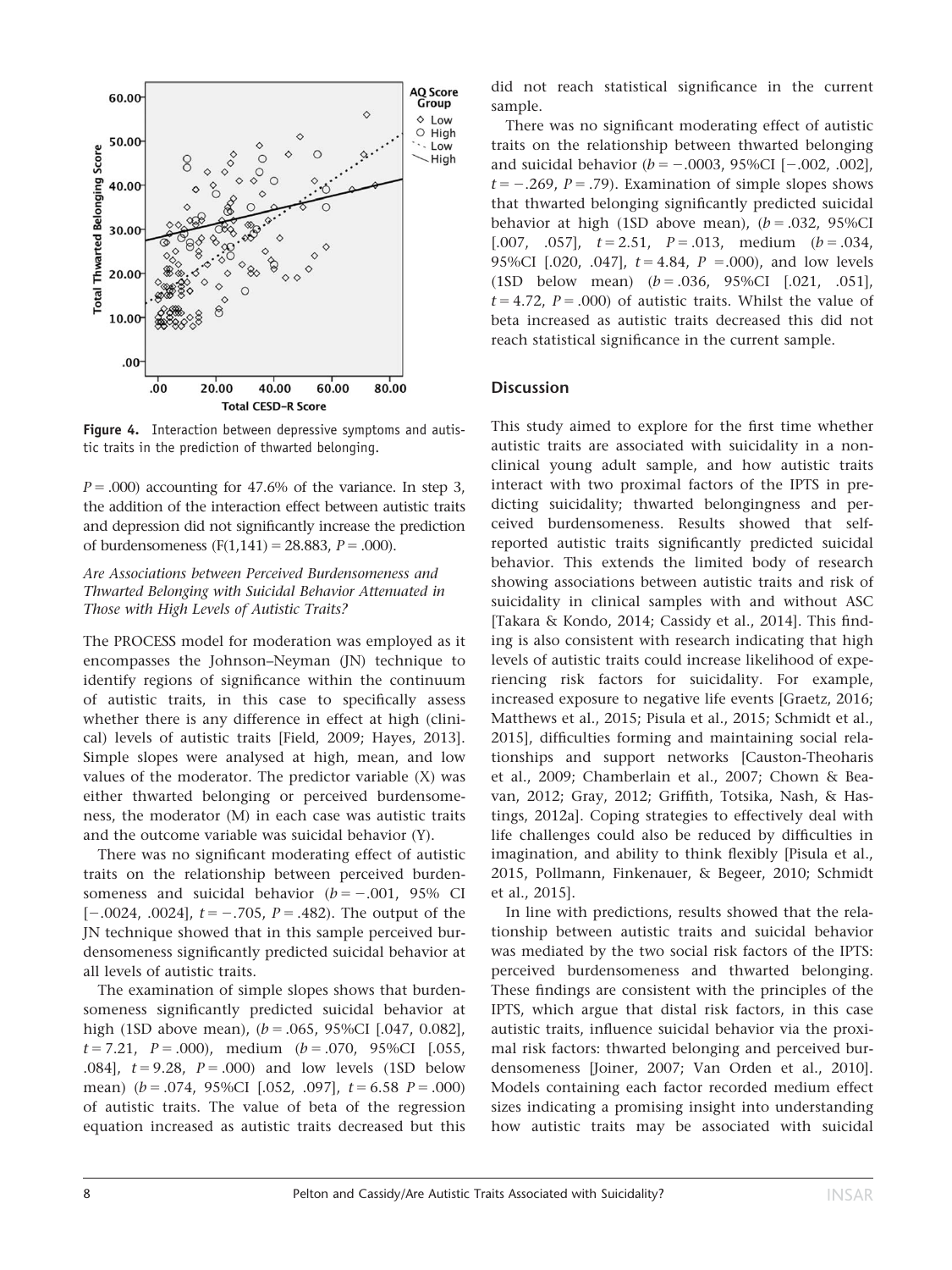behavior. Results are thus consistent with the interpretation that autistic traits increase vulnerability to experiencing perceived burdensomeness and thwarted belonging.

Results showed a significant indirect effect of autistic traits on suicidal behavior through thwarted belonging in line with our predictions from the IPTS. Thwarted belonging places the absence of reciprocal social relations in a central role in suicidal behavior [Joiner, 2007; Van Orden et al., 2010]. This is consistent with the widely documented association between autistic traits and reduced reciprocity leading to self-report loneliness and limited social network [Chamberlain et al., 2007; Gray, 2012; Griffith et al., 2012a; Usher, Burrows, Schwartz, & Henderson, 2015; van Ommeren, Begeer, Scheeren, & Koot, 2012; White & Roberson-Nay, 2009]. Personal and social functioning challenges are attributed to the core difficulties of social cognition, which provide the stable barriers to social participation described in the IPTS [Joiner Jr et al., 2009; Joiner, 2007; Van Orden et al., 2010].

There was a significant indirect effect of autistic traits on suicidal behavior through perceived burdensomeness. This is in line with findings that autistic traits are associated with caregiver burden, unemployment and poor self-esteem, core components of Van Orden et al's (2010) observable behaviors of perceived burdensomeness [Cadman et al., 2012; McGonigle et al., 2014; Scott, Falkmer, Girdler, & Falkmer, 2015; Yang & Wang, 2014]. The association of burdensomeness with suicidal behavior is highly pertinent due to its established relationship with lethal suicide methods [Ciubara et al., 2015; Hannon & Taylor, 2013; Segers & Rawana, 2014]. However, consideration should be given to the possibility that autistic traits may lead to under-reporting of burdensomeness given known difficulties in understanding others' point of view [termed a Theory of Mind; Baron-Cohen, Leslie, & Frith, 1989]. This model could be expanded, in particular, to include aspects of other co morbid diagnoses, especially anxiety disorders, and environmental factors.

In line with predictions results showed that there was a significant interaction between depressive symptoms and autistic traits in the prediction of thwarted belonging. Both depression and high autistic traits are typified by social difficulties: social withdrawal, loneliness, isolation, and relationship difficulties. Autistic traits and depressive symptoms are also seen to exacerbate one another [Ghaziuddin, Ghaziuddin, & Greden, 2002; Gotham, Unruh, & Lord, 2015; Matson & Williams, 2014]. Those who find social interaction challenging are likely to avoid social interaction, struggle to express themselves and to seek support leading to increased depressive symptoms [Hallett, Ronald, Rijsdijk, & Happé, 2010]. However, the direction of interaction

was surprising; increasing levels of autistic traits appeared to reduce rather than exacerbate the experience of thwarted belonging. This could indicate a diametric effect; that is, autistic traits alleviate symptoms of depression reversing negative social consequences, such as withdrawal. An alternative explanation would be that autistic traits may lead to under-reporting on the thwarted belonging subscale of the Interpersonal Needs Questionnaire. Items such as 'these days I belong' or 'these days, I'm close to other people' require abstract language and pragmatics, which are core language difficulties associated with autistic traits [Roth, 2010]. This reflects current research reporting substantial challenges in measuring depression in the context of high autistic traits due to over-lapping symptoms and increased rates of alexithymia [Bird & Cook, 2013; Cassidy et al., 2014; Gotham et al., 2015]. Hence, high levels of autistic traits could reduce the ability to effectively articulate one's feelings of thwarted belonging.

Autistic traits and depressive symptoms both significantly predicted perceived burdensomeness but there was no interaction effect between these two variables. This suggests that both depression and autistic traits provide separate, additive contributions to the experience of perceived burdensomeness. For example, autistic traits are particularly associated with increased support needs regardless of depressive symptoms, such as unemployment, poor self-esteem, and caregiver burden [Hendricks, 2010; McDonough & Revell, 2010; Scott et al., 2015, Myers, Ladner, & Koger, 2011; Parsi & Elster, 2015; Arán-Filippetti & Krumm, 2013; Bekhet, Johnson, & Zauszniewski, 2012; Cadman et al., 2012; Griffith, Totsika, Nash, Jones, & Hastings, 2012b]. By contrast deep depression is particularly associated with negative self-perceptions, where feelings of poor selfworth trigger excessive reassurance seeking that one is truly valued and subsequent rejection [Cole et al., 2013; Hill & Pettit, 2014, Jahn, Cukrowicz, Mitchell, Poindexter, & Guidry, 2015; Nsamenang, Webb, Cukrowicz, & Hirsch, 2013]. It is unlikely that autistic traits would exacerbate these types of interpersonal symptoms of depression that rely on reciprocity due to theory of mind difficulties. However, the concept of perceived burdensomeness is described as a form of 'extreme social ineffectiveness' leading to two behavioral components: firstly, the perception of being a burden on others, as described above and secondly, intense selfhatred, poor self-esteem, and agitation [Joiner, 2007; Van Orden et al., 2010]. In the presence of theory of mind difficulties it is conceivable that this second component may be present in the absence of verbal expression of the former. This would be consistent with internalizing symptoms, physiological, and behavioral changes noted to associate depressive symptoms with autistic traits [Ghaziuddin et al., 2002; Gotham et al.,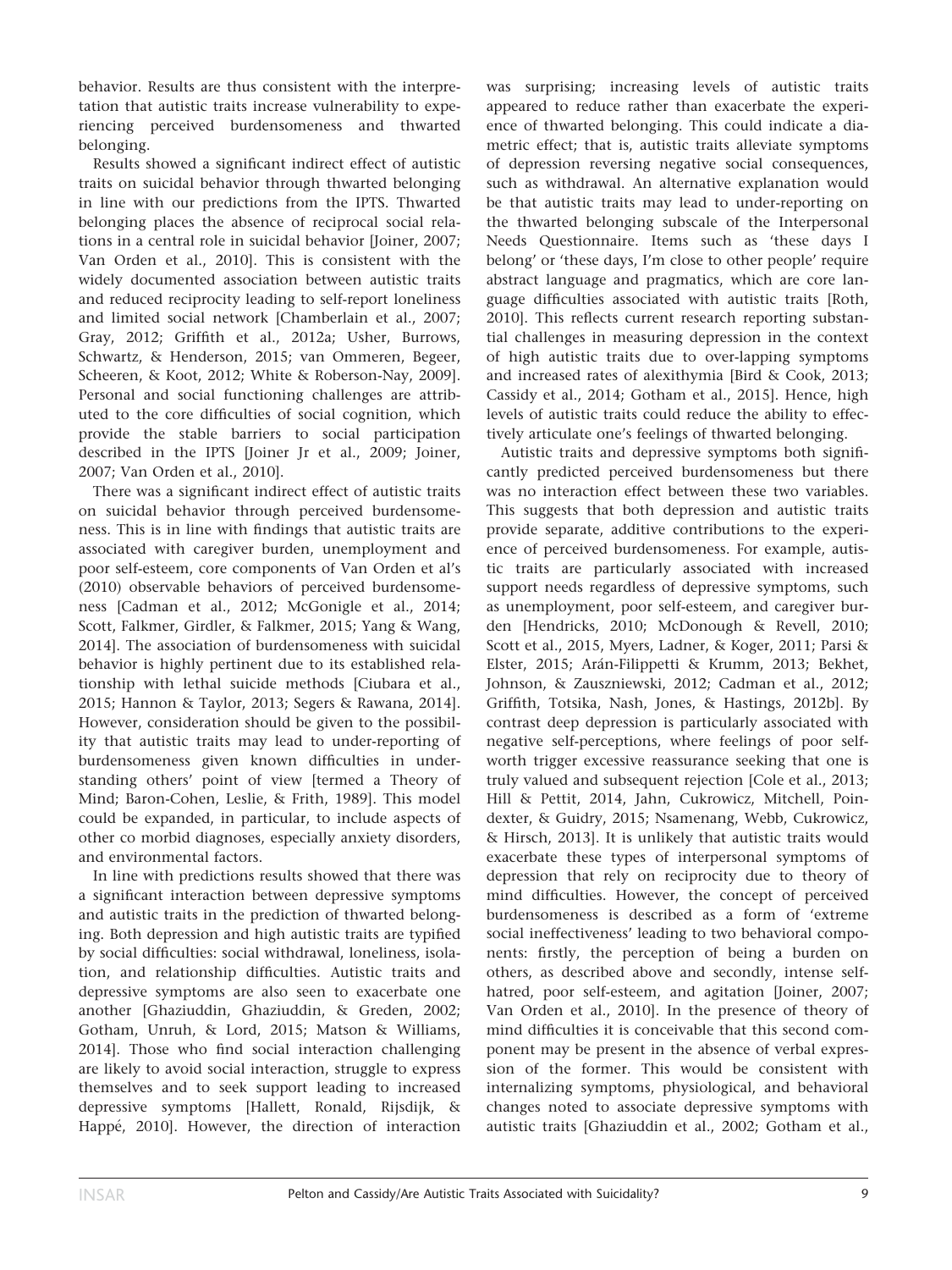2015; Matson & Williams, 2014]. Future research could consider to what extent this is the case and how effectively this second component is captured by current measures. This reflects broader calls in the literature to improve the reliability and validity of the measurement of burdensomeness through development of measures that do not rely solely on verbal self-report [e.g., Hill & Pettit, 2014].

The current study predicted that high levels of autistic traits would attenuate the relationship between perceived burdensomeness and thwarted belonging with suicidality. However, no significant moderation effect was found. This suggests that the capacity of the IPTS in predicting suicidality remains consistent at both high and low levels of autistic traits in a non-clinical sample. This echoes findings from a wide range of other clinical populations, which have found that the 'desire to die', represented by perceived burdensomeness and thwarted belonging, significantly predicted suicide ideation when controlling for other risk factors [Barzilay et al., 2015; Bryan, Hernandez, Allison, & Clemans, 2013]. The results showed a trend for decreasing strength in the relationship between burdensomeness/ thwarted belonging and suicidal behavior at the highest level of autistic traits in the current sample. This reflects research indicating difficulties reporting emotional states in those with high autistic traits [Bird & Cook, 2013; Greenberg et al., 2006]. Difficulties in reporting emotional states, theory of mind difficulties and abstract language ability may lead to a different interpretation of statements such as 'These days, the people in my life would be better off if I were gone' or 'These days I think I am a burden on society'.

This study has a number of strengths. It is the only study to date which has explored how autistic traits interact with well validated risk factors in predicting suicidal behavior, in a non-clinical sample. The limited number of available studies in this area have all been small scale and/or utilized clinical samples, without systematically exploring risk or protective factors according to a well-defined and validated theoretical framework [Cassidy and Rodgers, 2017; Segers & Rawana, 2014]. It therefore addresses an under-researched area—suicidality and autistic traits, and contributes to the development of a robust theoretical framework to understand and explore suicide in those with and without ASC. This is crucial to explore whether autistic traits are a risk marker for suicide in the wider population, and why, prior to further application in those with confirmed diagnosis of ASC.

This study also has some limitations. It utilized measures of self-reported autistic traits (AQ), suicidality (SBQ-R), depression (CESD-R), perceived burdensomeness and thwarted belonging (INQ). However, all have undergone substantial reliability tests and have excellent psychometric properties [Ruzich et al., 2015a,b; Osman et al., 2001; Eaton et al., 2004; Van Orden et al., 2012]. The study drew on a largely female undergraduate sample. This limits the generalizability of results to the wider general population, and possibly to those with ASC. However, recent research has indicated that ASC may be under-diagnosed in females [Rynkiewicz et al., 2016; Rutherford et al., 2016], and that females diagnosed with ASC, without co-morbid intellectual disability, are at higher risk of dying by suicide than males [Hirvikoski et al., 2015]. Hence, it is important to explore associations between autistic traits and suicidality in females, without intellectual disability as this is particularly high-risk group for death by suicide in the ASC population. This study was crosssectional, hence results from the mediation analyses must be interpreted with caution. Future research will need to conduct longitudinal studies to confirm results from the mediation analyses in the current study, regarding whether perceived burdensomeness and thwarted belongingness mediate the association between autistic traits and suicidal behaviors. However, results from regression analyzes demonstrate that autistic traits, thwarted belonging and perceived burdensomeness are associated with each other, and all significantly predict suicidal behavior.

In summary, this is the first study to use wellvalidated measures to explore the relationship between autistic traits and suicidal behavior within a robust theoretical framework: the IPTS. This study provides the first evidence of an association between autistic traits and suicidal behavior in a non-clinical sample, and provides new avenues for exploring and understanding suicide in those with and without ASC. Within this study, autistic traits do not appear to influence the relationship between perceived burdensomeness and thwarted belonging with suicidality, suggesting that these constitute, on the face of it, accurate predictors of suicidal behavior. Individuals with high levels of autistic traits are more likely to experience depression, thwarted belonging, and perceived burdensomeness, thereby increasing their risk of attempting suicide. Clinicians need to be aware of autistic traits, how they manifest and lead to increased risk of suicide. Improving inclusion, sense of belonging, and independence in people with high levels of autistic traits, could reduce premature death by suicide in a significant number of people.

#### Acknowledgments

This research was completed as part of an MSc at the Centre for Research in Psychology, Behavior and Achievement (PBA) Coventry University, UK. Sarah Cassidy was supported by PBA, Coventry University, UK, and an Economic and Social Research Council Future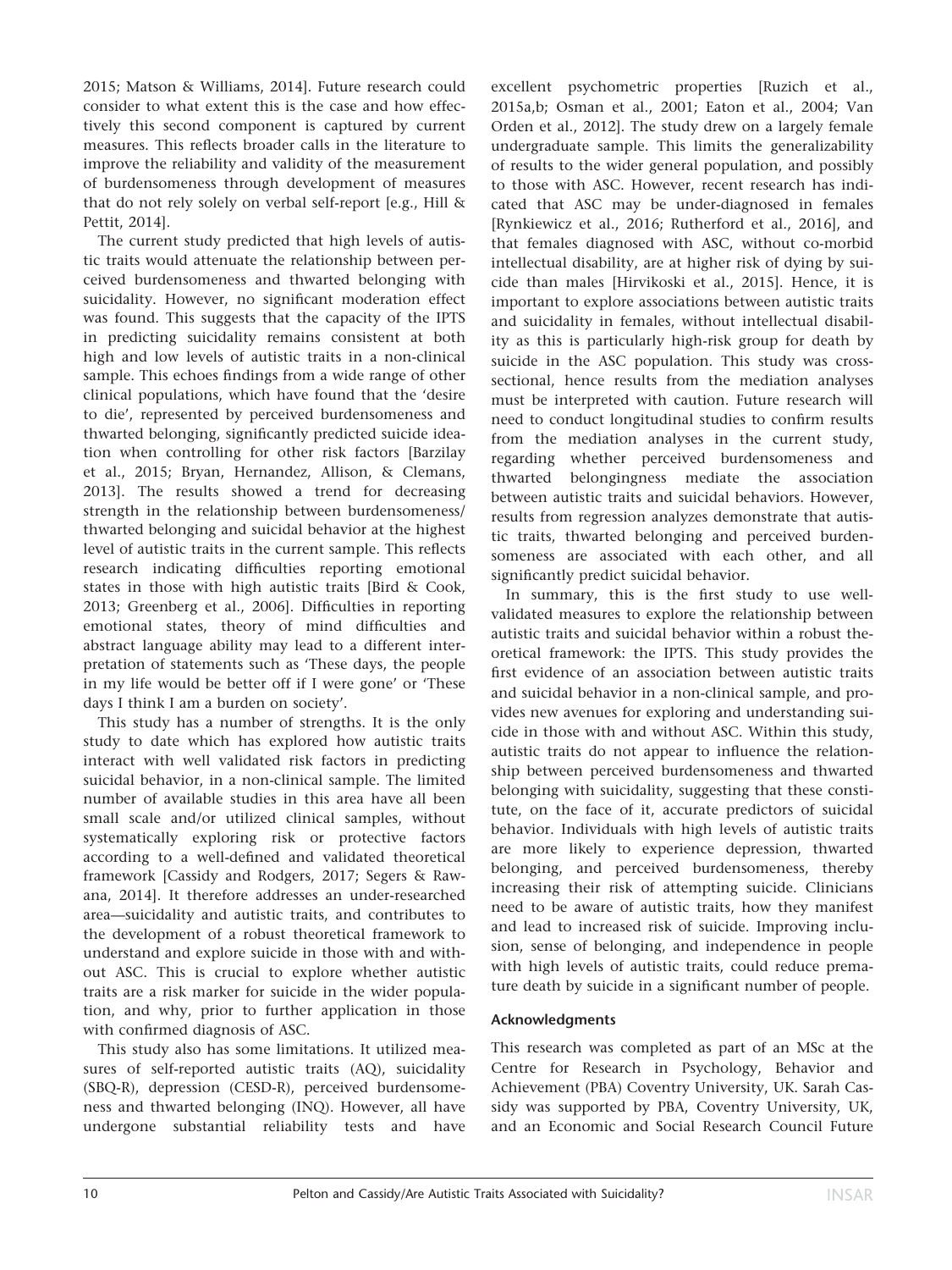Research Leaders grant (ES/N000501/1) during the course of this research. We would like to thank Dr. Paula Smith and Prof. Simon Baron-Cohen for their help in recruiting participants to the current study from the Cambridge Autism Research Database (CARD).

#### Conflict of interest

The authors state that they have no conflict of interest to declare.

#### References

- Andersen, P., Skogli, E., Hovik, K., Egeland, J., & Øie, M. (2015). Associations among symptoms of autism, symptoms of depression and executive functions in children with high-functioning autism: A 2 year follow-up study. Journal of Autism and Developmental Disorders, 45, 2497–2507.
- Arán-Filippetti, V., & Krumm, G.L. (2013). 'Mothers' Depression and Stress, Severity of Autism among Children and Family Income. International Journal of Psychological Research, 6, 89–97.
- Baron-Cohen, S., Wheelwright, S., Skinner, R., Martin, J., & Clubley, E. (2001). The Autism-Spectrum Quotient (AQ): Evidence from asperger syndrome/high-functioning autism, malesand females, scientists and mathematicians. Journal of Autism and Developmental Disorders, 31, 5–17.
- Barraclough, B.J., Bunch, J., Nelson, B., & Sainsbury, P. (1974). A hundred cases of suicide: Clinical aspects. The British Journal of Psychiatry, 125, 355–373.
- Barzilay, S., Feldman, D., Snir, A., Apter, A., Carli, V., Hoven, C.W., ... Wasserman, D. (2015). The interpersonal theory of suicide and adolescent suicidal behavior. Journal of Affective Disorders, 183, 68–74.
- Bekhet, A.K., Johnson, N.L., & Zauszniewski, J.A. (2012). Resilience in family members of persons with autism spectrum disorder: A review of the literature. Issues in Mental Health Nursing, 33, 650–656.
- Bender, T.W., Gordon, K.H., Bresin, K., & Joiner, T.E. (2011). Impulsivity and suicidality: The mediating role of painful and provocative experiences. Journal of Affective Disorders, 129, 301–307.
- Best, C., Moffat, V., Power, M., Owens, D., & Johnstone, E. (2008). The boundaries of the cognitive phenotype of autism: Theory of mind, central coherence and ambiguous figure perception in young people with autistic traits. Journal of Autism and Developmental Disorders, 38, 840–847.
- Bird, G., & Cook, R. (2013). Mixed emotions: The contribution of alexithymia to the emotional symptoms of autism. Translational Psychiatry, 3, e285.
- Bryan, C.J., Hernandez, A.M., Allison, S., & Clemans, T. (2013). Combat exposure and suicide risk in two samples of military personnel. Journal of Clinical Psychology, 69, 64– 77.
- Cadman, T., Eklund, H., Howley, D., Hayward, H., Clarke, H., Findon, J., ... Glaser, K. (2012). Caregiver burden as people with autism spectrum disorder and attention-deficit/hyperactivity disorder transition into adolescence and adulthood

in the United Kingdom. Journal of the American Academy of Child & Adolescent Psychiatry, 51, 879–888.

- Cassidy, S., Bradley, P., Robinson, J., Allison, C., McHugh, M., & Baron-Cohen, S. (2014). Suicidal ideation and suicide plans or attempts in adults with Asperger's syndrome attending a specialist diagnostic clinic: A clinical cohort study. The Lancet Psychiatry, 1, 142–147.
- Cassidy S., & Rodgers J. (2017). Understanding and prevention of suicide in autism. The Lancet Psychiatry. 4, e11.
- Causton-Theoharis, J., Ashby, C., & Cosier, M. (2009). Islands of loneliness: Exploring social interaction through the autobiographies of individuals with autism. Intellectual & Developmental Disabilities, 47, 84–96.
- Chamberlain, B., Kasari, C., & Rotheram-Fuller, E. (2007). Involvement or isolation? The social networks of children with autism in regular classrooms. Journal of Autism and Developmental Disorders, 37, 230–242.
- Chen, Y., Bundy, A.C., Cordier, R., Chien, Y., & Einfeld, S.L. (2015). Motivation for everyday social participation in cognitively able individuals with autism spectrum disorder. Neuropsychiatric Disease and Treatment, 11, 2699–2709.
- Chown, N., & Beavan, N. (2012). Intellectually capable but socially excluded? A review of the literature and research on students with autism in further education. Journal of Further & Higher Education, 36, 477–493.
- Ciubara, A., Anton Paduraru, D.T., Diaconescu, S., Gimiga, N., Moisa, S.M., Untu, I., & Burlea, L.S. (2015). Features of suicidal behavior in the context of autistic disorders. European Psychiatry, 30, 699–699.
- Cole, A.B., Wingate, L.R., Slish, M.L., Tucker, R.P., Hollingsworth, D.W., & O'keefe, V.M. (2013). Burdensomeness, depression, and suicide in a sample of American-Indian college students. Ethnicity and Inequalities in Health and Social Care, 6, 77–86.
- Constantino, J.N., & Todd, R.D. (2005). Intergenerational transmission of subthreshold autistic traits in the general population. Biological Psychiatry, 57, 655–660.
- Croen, L.A., Zerbo, O., Qian, Y., Massolo, M.L., Rich, S., Sidney, S., & Kripke, C. (2015). The health status of adults on the autism spectrum. Autism: The International Journal of Research and Practice, 19, 814–823.
- Davidson, C., Wingate, L., Grant, D., Judah, M., & Mills, A. (2011). Interpersonal suicide risk and ideation: The influence of depression and social anxiety. Journal of Social and Clinical Psychology, 30, 842–855.
- Eaton, W.W., Muntaner, C., Smith, C., Tien, A., Ybarra, M. (2004). Center for Epidemiologic Studies Depression Scale: Review and Revision (CESD and CESD-R). In: Maruish M.E., (Ed.), The Use of Psychological Testing for Treatment Planning and Outcomes Assessment. 3rd ed. Mahwah, NJ: Lawrence Erlbaum; 2004:363–377.
- Field, A. (2009) Discovering Statistics using SPSS. London: Sage Publications.
- Ghaziuddin, M., Ghaziuddin, N., & Greden, J. (2002). Depression in persons with autism: Implications for research and clinical care. Journal of Autism and Developmental Disorders, 32, 299–306.
- Gotham, K., Bishop, S.L., Brunwasser, S., & Lord, C. (2014). Rumination and perceived impairment associated with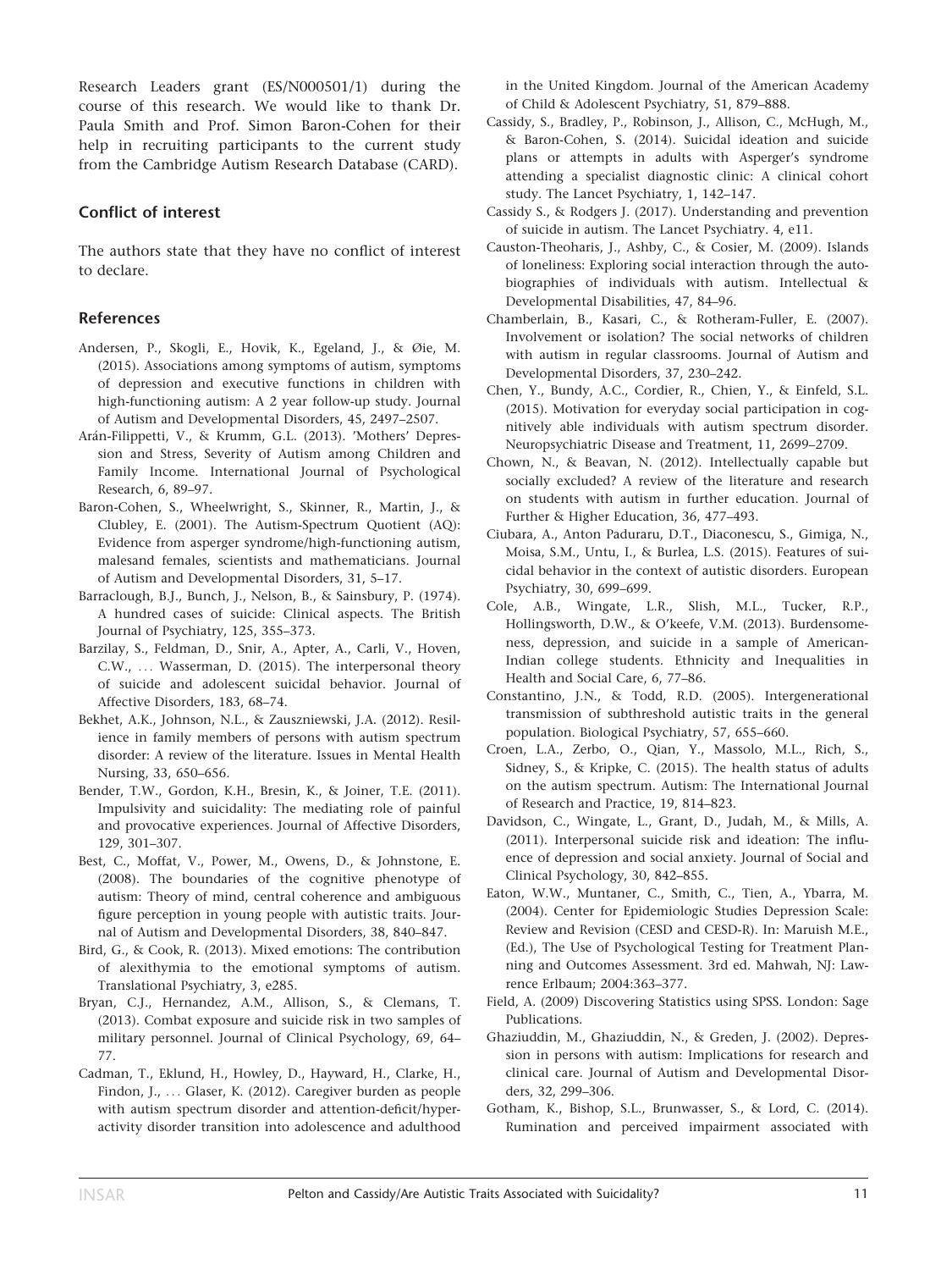depressive symptoms in a verbal adolescent-adult ASD sample. Autism Research, 7, 381–391.

- Gotham, K., Unruh, K., & Lord, C. (2015). Depression and its measurement in verbal adolescents and adults with autism spectrum disorder. Autism, 19, 491–504.
- Graetz, J. (2016). Autism grows up: Opportunities for adults with autism. Disability & Society, 25, 33–47.
- Gray, M. (2012). Addressing the isolation experienced by clients. Learning Disability Practice, 15, 33–34.
- Greenberg, J.S., Seltzer, M.M., Hong, J., Orsmond, G.I., MacLean, J., & William, E. (2006). Bidirectional effects of expressed emotion and behavior problems and symptoms in adolescents and adults with autism. American Journal on Mental Retardation, 111, 229–249.
- Griffith, G.M., Totsika, V., Nash, S., & Hastings, R.P. (2012a). 'I just Don't Fit Anywhere': Support experiences and future support needs of individuals with Asperger syndrome in middle adulthood. Autism: The International Journal of Research & Practice, 16, 532–546.
- Griffith, G.M., Totsika, V., Nash, S., Jones, R.S.P., & Hastings, R.P. (2012b). We are all there Silently Coping. The hidden experiences of parents of adults with Asperger syndrome. Journal of Intellectual and Developmental Disability, 37, 237–247.
- Hallett, V., Ronald, A., Rijsdijk, F., & Happé, F. (2010). Association of autistic-like and internalizing traits during childhood: A longitudinal twin study. The American Journal of Psychiatry, 167, 809.
- Hannon, G., & Taylor, E.P. (2013). Suicidal behaviour in adolescents and young adults with ASD: Findings from a systematic review. Clinical Psychology Review, 33, 1197–1204.
- Hayes, A.F. (2013) Introduction to mediation, moderation, and conditional process analysis: A regression-based approach. New York: Guilford Press
- Hendricks, D. (2010). Employment and adults with autism spectrum disorders: Challenges and strategies for success. Journal of Vocational Rehabilitation, 32, 125–134.
- Hill, R.M., & Pettit, J.W. (2014). Perceived burdensomeness and suicide-related behaviors in clinical samples: Current evidence and future directions. Journal of Clinical Psychology, 70, 631–643.
- Hirvikoski, T., Mittendorfer-Rutz, E., Boman, M., Larsson, H., Lichtenstein, P., & Bölte, S. (2015). Premature mortality in autism spectrum disorder. The British Journal of Psychiatry, 208, 232–238.
- Hoekstra, R.A., Bartels, M., Hudziak, J.J., Van Beijsterveldt, T.C., & Boomsma, D.I. (2007). Genetic and environmental covariation between autistic traits and behavioral problems. Twin Research and Human Genetics, 10, 853–860.
- Jackson, S.L., & Dritschel, B. (2016). Modeling the impact of social problem-solving deficits on depressive vulnerability in the broader autism phenotype. Research in Autism Spectrum Disorders, 21, 128–138.
- Jahn, D.R., Cukrowicz, K.C., Mitchell, S.M., Poindexter, E.K., & Guidry, E.T. (2015). The mediating role of perceived burdensomeness in relations between domains of cognitive functioning and indicators of suicide risk. Journal of Clinical Psychology, 71, 908–919.
- Jobe, L.E., & White, S.W. (2007). Loneliness, social relationships, and a broader autism phenotype in college students. Personality and Individual Differences, 42, 1479–1489.
- Joiner, T.E. Jr, Van Orden, K.A., Witte, T.K., Selby, E.A., Ribeiro, J.D., Lewis, R., & Rudd, M.D. (2009). Main predictions of the Interpersonal–psychological theory of suicidal behavior: Empirical tests in two samples of young adults.. Journal of Abnormal Psychology, 118, 634.
- Joiner, T. (2007) Why people die by suicide. Cambridge, MA: Harvard University Press.
- Kanne, S., Christ, S., & Reiersen, A. (2009) Psychiatric Symptoms and Psychosocial Difficulties in Young Adults with Autistic Traits. Journal of Autism and Developmental Disorders, 39, 827–833.
- Kasper, S., Schindler, S., & Neumeister, A. (1996). Risk of suicide in depression and its implication for psychopharmacological treatment. International Clinical Psychopharmacology, 11, 71–79.
- Kessler, R.C., Borges, G., & Walters, E.E. (1999). Prevalence of and risk factors for lifetime suicide attempts in the National Comorbidity Survey. Archives of General Psychiatry, 56, 617–626.
- Kleiman, E.M., Liu, R.T., & Riskind, J.H. (2014). Integrating the interpersonal psychological theory of suicide into the depression/suicidal ideation relationship: A short-term prospective study. Behavior Therapy, 45, 212–221.
- Kunihira, Y., Senju, A., Dairoku, H., Wakabayashi, A., & Hasegawa, T. (2006). 'Autistic' traits in non-autistic japanese populations: Relationships with personality traits and cognitive ability. Journal of Autism and Developmental Disorders, 36, 553–566.
- Lamport, D., & Zlomke, K.R. (2014). The broader autism phenotype, social interaction anxiety, and loneliness: Implications for social functioning. Current Psychology, 33, 246– 255.
- Matson, J.L., & Williams, L.W. (2014). Depression and mood disorders among persons with autism spectrum disorders. Research in Developmental Disabilities, 35, 2003–2007.
- Matthews, N.L., Smith, C.J., Pollard, E., Ober-Reynolds, S., Kirwan, J., & Malligo, A. (2015). Adaptive functioning in autism spectrum disorder during the transition to adulthood. Journal of Autism and Developmental Disorders, 45, 2349–2360.
- McCollum, M., LaVesser, P., & Berg, C. (2016). Participation in daily activities of young adults with high functioning autism spectrum disorder. Journal of Autism and Developmental Disorders, 46, 987–997.
- McDonough, J.T., & Revell, G. (2010). Accessing employment supports in the adult system for transitioning youth with autism spectrum disorders. Journal of Vocational Rehabilitation, 32, 89–100.
- McGonigle, J.J., Venkat, A., Beresford, C., Campbell, T.P., & Gabriels, R.L. (2014). Management of agitation in individuals with autism spectrum disorders in the emergency department. Child and Adolescent Psychiatric Clinics of North America, 23, 83–95.
- Myers, J.A., Ladner, J., & Koger, S.M. (2011). More than a passing grade: Fostering positive psychological outcomes for mainstreamed students with autism. Journal of Developmental and Physical Disabilities, 23, 515–526.
- Nock, M.K., Borges, G., Bromet, E.J., Alonso, J., Angermeyer, M., Beautrais, A., ... De Graaf, R. (2008). Cross-national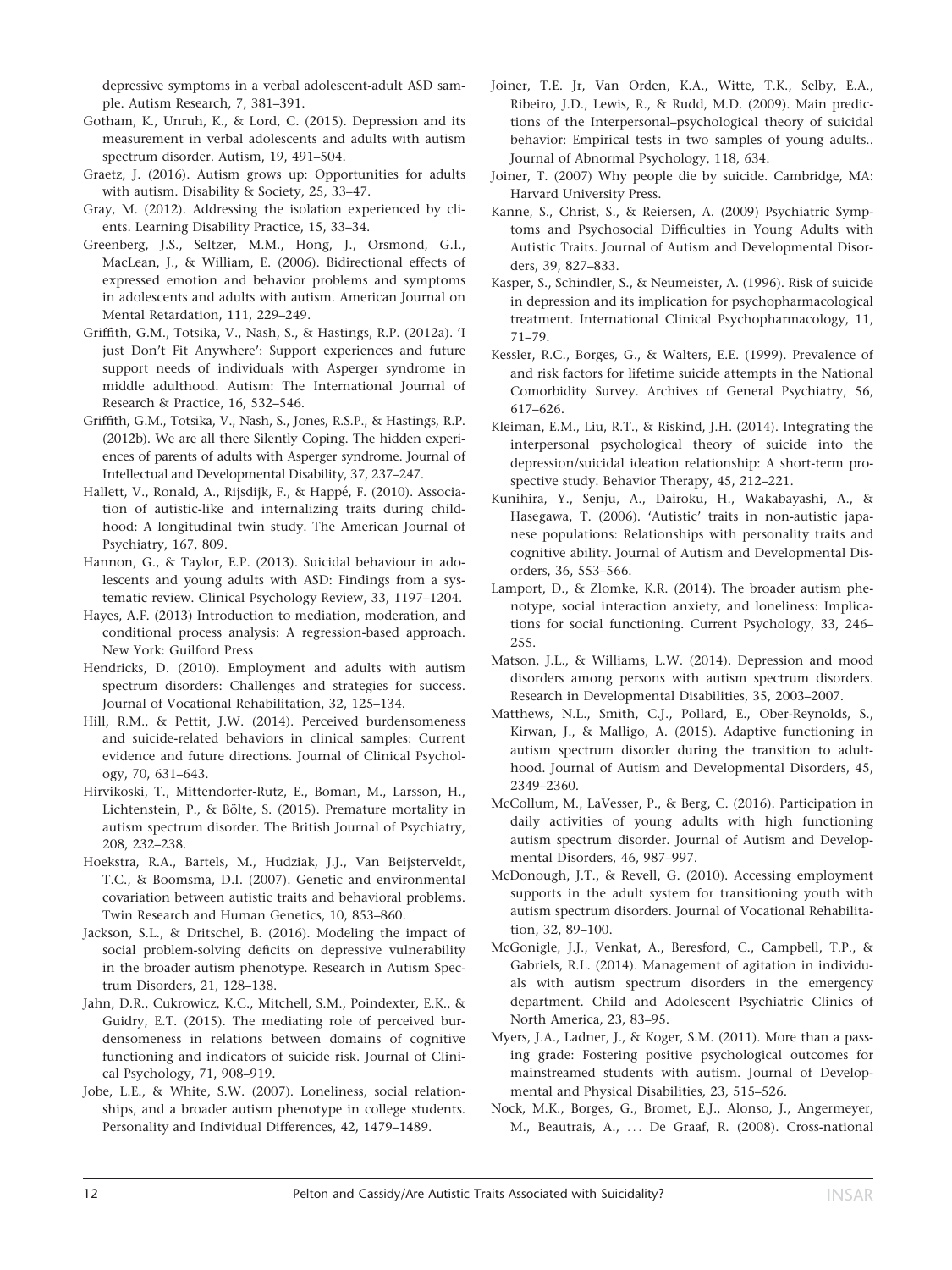prevalence and risk factors for suicidal ideation, plans and attempts. The British Journal of Psychiatry, 192, 98–105.

- Nsamenang, S.A., Webb, J.R., Cukrowicz, K.C., & Hirsch, J.K. (2013). Depressive symptoms and interpersonal needs as mediators of forgiveness and suicidal behavior among rural primary care patients. Journal of Affective Disorders, 149, 282–290.
- O'Carroll, P.W. (1992). Attempted suicide among young adults: Progress toward a meaningful estimate of prevalence. American Journal of Psychiatry, 149, 41.
- Office for National Statistics (2015). Suicides in the United Kingdom, 2014 registrations. Office for National Statistics.
- Orsmond, G.I., Shattuck, P.T., Cooper, B.P., Sterzing, P.R., & Anderson, K.A. (2013). Social participation among young adults with an autism spectrum disorder. Journal of Autism and Developmental Disorders, 43, 2710–2719.
- Osman, A., Bagge, C.L., Gutierrez, P.M., Konick, L.C., Kopper, B.A., & Barrios, F.X. (2001). The Suicidal Behaviors Questionnaire-Revised (SBQ-R): Validation with clinical and nonclinical samples. Assessment, 8, 443–454.
- Parsi, K., & Elster, N. (2015). A life of one's own: Challenges in the transition from childhood to adulthood with autism spectrum disorder. AMA Journal of Ethics, 17, 342–347.
- Pisula, E., Danielewicz, D., Kawa, R., & Pisula, W. (2015). Autism spectrum quotient, coping with stress and quality of life in a non-clinical sample–An Exploratory Report. Health and Quality of Life Outcomes, 13, 1.
- Piven, J., Palmer, P., Jacobi, D., Childress, D., & Arndt, S. (1997). Broader autism phenotype: Evidence from a family history study of multiple-incidence autism families. American Journal of Psychiatry, 154, 185–190.
- Pollmann, M., Finkenauer, C., & Begeer, S. (2010). Mediators of the link between autistic traits and relationship satisfaction in a non-clinical sample. Journal of Autism and Developmental Disorders, 40, 470–478.
- Raja, M., Azzoni, A., & Frustaci, A. (2011). AUTISM spectrum disorders and suicidality. Clinical Practice and Epidemiology in Mental Health, 7, 97–105.
- Riedel, A., Schröck, C., Ebert, D., Fangmeier, T., Bubl, E., & Tebartz, V. E. (2015). [Well Educated Unemployed - on Education, Employment and Comorbidities in Adults with High-Functioning Autism Spectrum Disorders in Germany]. Psychiatrische Praxis, 43, 38–44.
- Roth, I. (2010) The autism spectrum in the 21st century: Exploring psychology, biology and practice. London: Jessica Kingsley
- Rutherford, M., McKenzie, K., Johnson, T., Catchpole, C., O'hare, A., McClure, I., ... Murray, A. (2016). Gender ratio in a clinical population sample, age of diagnosis and duration of assessment in children and adults with autism spectrum disorder. Autism, 20, 628–634.
- Ruzich, E., Allison, C., Chakrabarti, B., Smith, P., Musto, H., Ring, H., & Baron-Cohen, S. (2015a). Sex and STEM occupation predict Autism-Spectrum Quotient (AQ) Scores in half a million people. PloS One, 10, e0141229.
- Ruzich, E., Allison, C., Smith, P., Watson, P., Auyeung, B., Ring, H., & Baron-Cohen, S. (2015b). Measuring autistic traits in the general population: A systematic review of the Autism-Spectrum Quotient (AQ) in a nonclinical

population sample of 6,900 typical adult males and females. Molecular Autism, 6, 1.

- Rynkiewicz, A., Schuller, B., Marchi, E., Piana, S., Camurri, A., Lassalle, A., & Baron-Cohen, S. (2016). An investigation of the 'female camouflage effect' in autism using a computerized ADOS-2 and a test of sex/gender differences. Molecular Autism, 7, 10.
- Schmidt, L., Kirchner, J., Strunz, S., Brozus, J., Ritter, K., Roepke, S., & Dziobek, I. (2015). Psychosocial functioning and life satisfaction in adults with autism spectrum disorder without intellectual impairment. Journal of Clinical Psychology, 71, 1259–1268.
- Scott, M., Falkmer, M., Girdler, S., & Falkmer, T. (2015). Viewpoints on factors for successful employment for adults with autism spectrum disorder. PLoS One, 10, 1–15.
- Segers, M., & Rawana, J. (2014). What do we know about suicidality in autism spectrum disorders? A systematic review. Autism Research, 7, 507–521.
- Silva, C., Ribeiro, J.D., & Joiner, T.E. (2015). Mental disorders and thwarted belongingness, perceived burdensomeness, and acquired capability for suicide. Psychiatry Research, 226, 316–327.
- Sucksmith, E., Roth, I., & Hoekstra, R. (2011). Autistic traits below the clinical threshold: Re-examining the broader autism phenotype in the 21st century. Neuropsychology Review, 21, 360–389.
- Takara, K., & Kondo, T. (2014). Comorbid atypical autistic traits as a potential risk factor for suicide attempts among adult depressed patients: A case–control study. Annals of General Psychiatry, 13, 33.
- Usher, L.V., Burrows, C.A., Schwartz, C.B., & Henderson, H.A. (2015). Social competence with an unfamiliar peer in children and adolescents with high functioning autism: Measurement and individual differences. Research in Autism Spectrum Disorders, 17, 25–39.
- Van Dam, N.T., & Earleywine, M. (2011). Validation of the Center for Epidemiologic Studies Depression Scale—Revised (CESD-R): Pragmatic depression assessment in the general population. Psychiatry Research, 186, 128–132.
- van Ommeren, T.B., Begeer, S., Scheeren, A.M., & Koot, H.M. (2012). Measuring reciprocity in high functioning children and adolescents with autism spectrum disorders. Journal of Autism and Developmental Disorders, 42, 1001–1010.
- Van Orden, K.A., Cukrowicz, K.C., Witte, T.K., & Joiner, T.E.J. (2012). Thwarted belongingness and perceived burdensomeness: Construct validity and psychometric properties of the interpersonal needs questionnaire. Psychological Assessment, 24, 197–215.
- Van Orden, K.A., Witte, T.K., Cukrowicz, K.C., Braithwaite, S.R., Selby, E.A., & Joiner, T.E. Jr. (2010). The interpersonal theory of suicide. Psychological Review, 117, 575.
- Van Orden, K.A., Witte, T.K., Gordon, K.H., Bender, T.W., & Joiner, T.E.J. (2008). Suicidal desire and the capability for suicide: Tests of the interpersonal-psychological theory of suicidal behavior among adults. Journal of Consulting and Clinical Psychology, 76, 72–83.
- Walter, G., & Pridmore, S. (2012). Suicide is preventable, sometimes. Australasian Psychiatry: Bulletin of Royal Australian and New Zealand College of Psychiatrists, 20, 271–273.